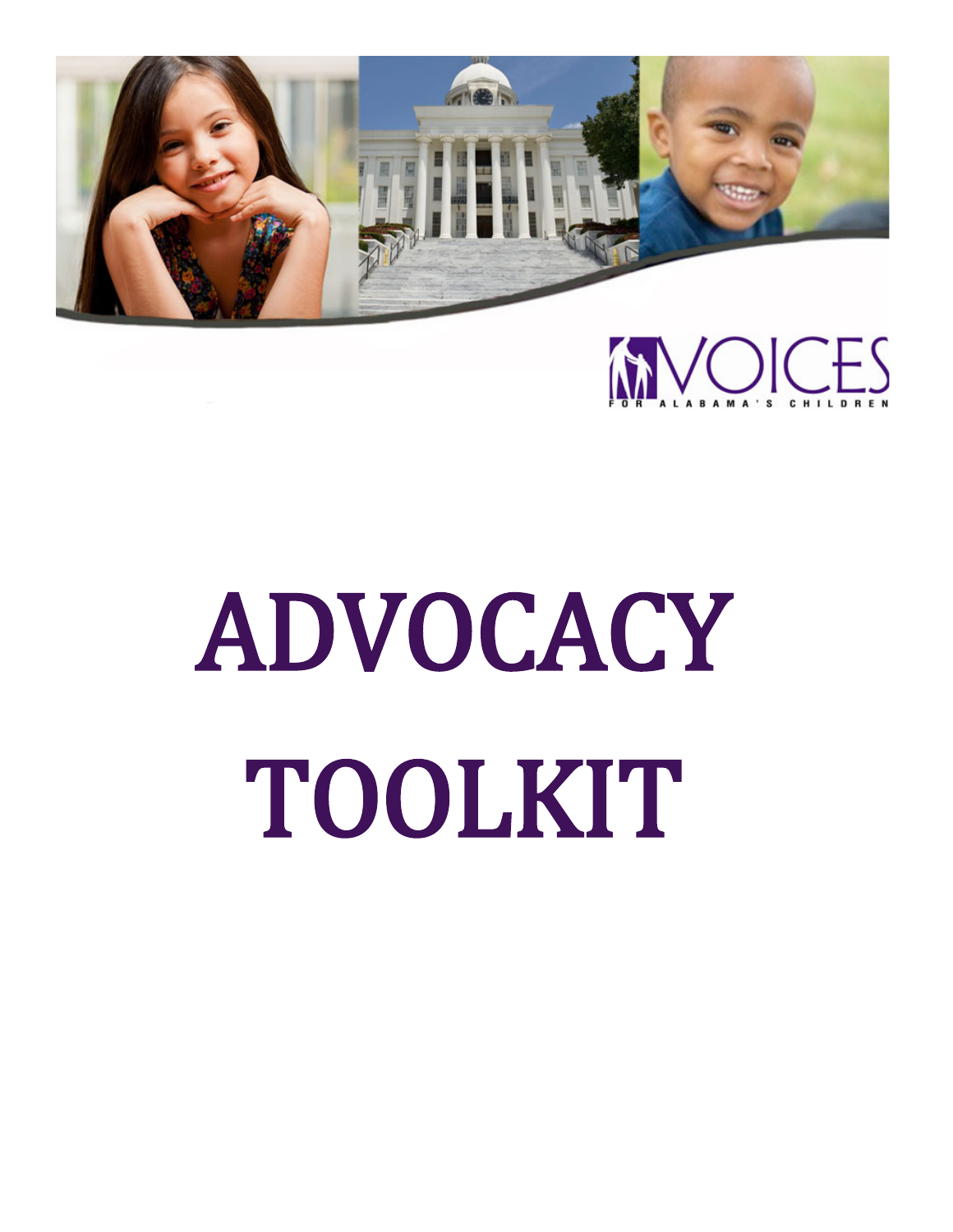## **WHAT IS VOICES?**

Established in 1992 through the vision of leading child advocates, VOICES for Alabama's Children was the first, and remains the only, organization to document the health, safety, education, and economic conditions of children in each of our state's 67 counties. From building public awareness to leading legislative advocacy efforts, all of VOICES' activities are based on a solid foundation of research. The organization's goal is to ensure that all Alabama children have the best chance to succeed in life.

VOICES focuses on the issues that matter most to children and families: health, safety, education, and economic security.

To give all Alabama children **THESE BENEFITS**, we must know how our children are doing now, determine our vision for their future well-being, understand what that means for all of us, and support eh community programs and public policies that will help us reach that vision. VOICES for Alabama's Children is doing that through our:

**RESEARCH** on current child well-being that becomes the template for knowing what we need to address to help our children;

**PUBLIC AWARENESS** that helps citizens understand what's at stake and what we can do about it; and

**REPRESENTATION** of children at the Alabama Legislature so that when the state needs to play a role, we get childand family-friendly public policy. Children will be our work force, consumers, and community leaders of the future.

#### **What does VOICES do?**

In order to **ADDRESS AND SOLVE** any problem, it must first be **MEASURED AND DOCUMENTED**. Each year VOICES collects data on a county-by-county basis depicting how children are faring in terms of health, safety, education, and family income that support their successful development. The data published in VOICES' annual Alabama Kids Count Data Book is the ONLY source of information of this kind.

Communities, philanthropic organizations, and engaged citizens can use this information to track the success of community programs and address the needs of children and families by determining where resources are needed most. VOICES' research provides a roadmap for communities and the state to improve the conditions of children so that we can build a better Alabama. Birmingham attorney and civic leader Eddie Friend has called VOICES the "PARCA of children's information." (The Public Affairs Research Council of Alabama (PARCA) is a nonprofit, nonpartisan corporation that exists to collect, synthesize and report information on issues of public interest affecting state and local government policy in Alabama.)

Using the information from Alabama Kids Count and other research on specific issues, **VOICES HELPS ALABAMIANS UNDERSTAND** the current conditions of our children, how we can improve those conditions, and what the consequences are for all of us if we don't.

In addition, VOICES **REPRESENTS** the needs of children before the Alabama Legislature. **POWERLESS CHILDREN NEED POWERFUL VOICES**. That's why we speak up on their behalf and help others do the same – to send a strong message to the state that it should do all it can to ensure Alabama's children have the best chance to become responsible, productive adults. Our state, representing our collective responsibility, has a key role to play in helping children succeed. By providing high-quality early learning and education programs, safe environments, and access to health care, Alabama can help our children succeed – or let other states continue to pass us by. The choice is ours. **VOICES, with a focus on prevention, is an advocate for child-friendly public policy** that will help all Alabama children succeed.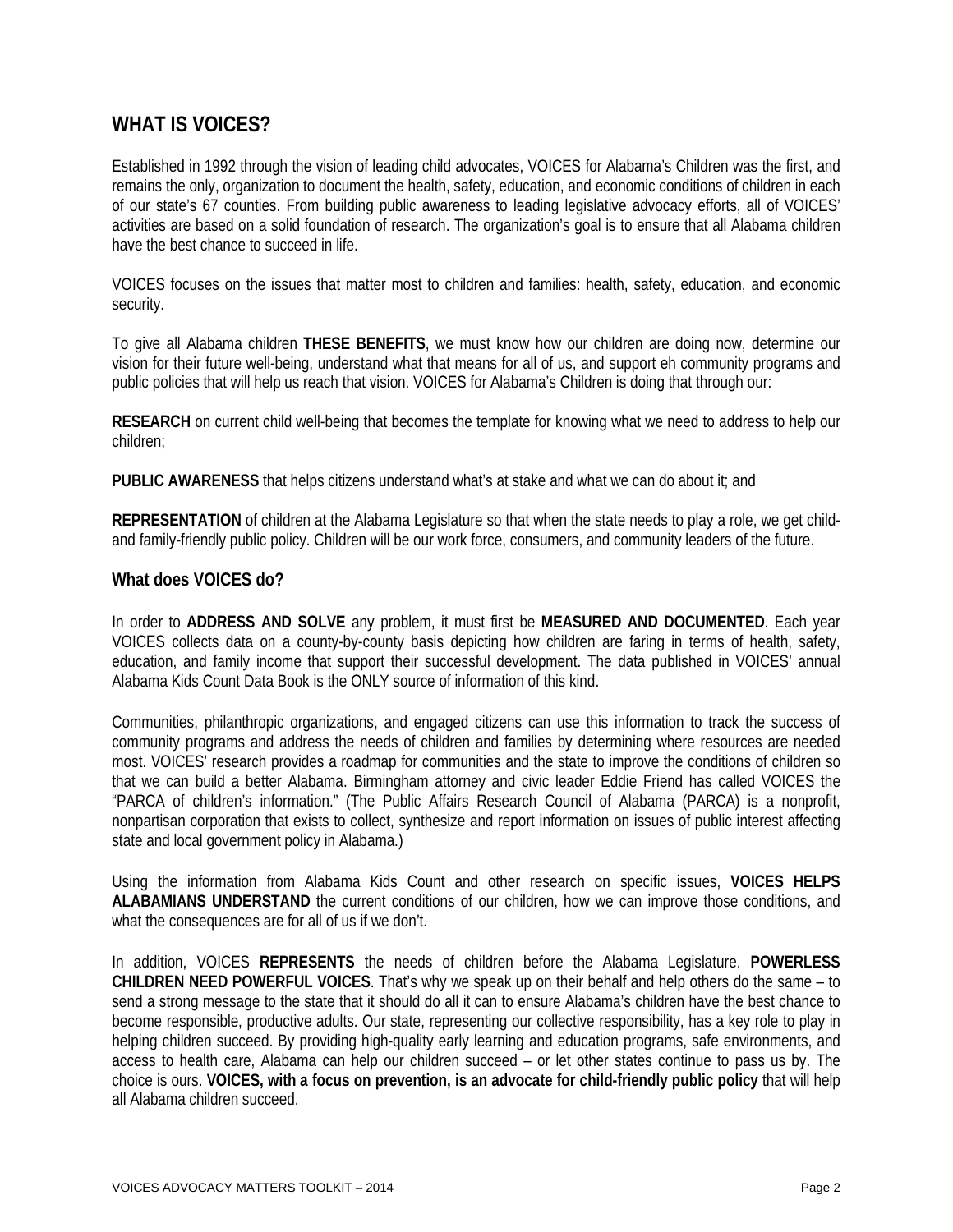#### **What kind of Alabama do we want?**

It is up to us, and VOICES is leading the way by working for an Alabama in which **ALL CHILDREN WILL HAVE THE BEST CHANCE TO REACH THEIR FULL POTENTIAL.**

VOICES is working to see that all children have more opportunities to succeed in school and in life. By supporting policies that open new doors, we can increase the chances that our children will become more productive adults who contribute to the state's economic success and, ultimately, to an improved quality of life. And that will mean a better Alabama for all of us.

### **For more information about VOICES for Alabama's Children visit our**

- **Website at: www.alavoices.org**
- **Or contact us at: 334-213-2410**
- **Or write us at: P.O. Box 4576, Montgomery, AL 36103-4576**
- **Or email us at: [vfac@alavoices.org](mailto:vfac@alavoices.org)**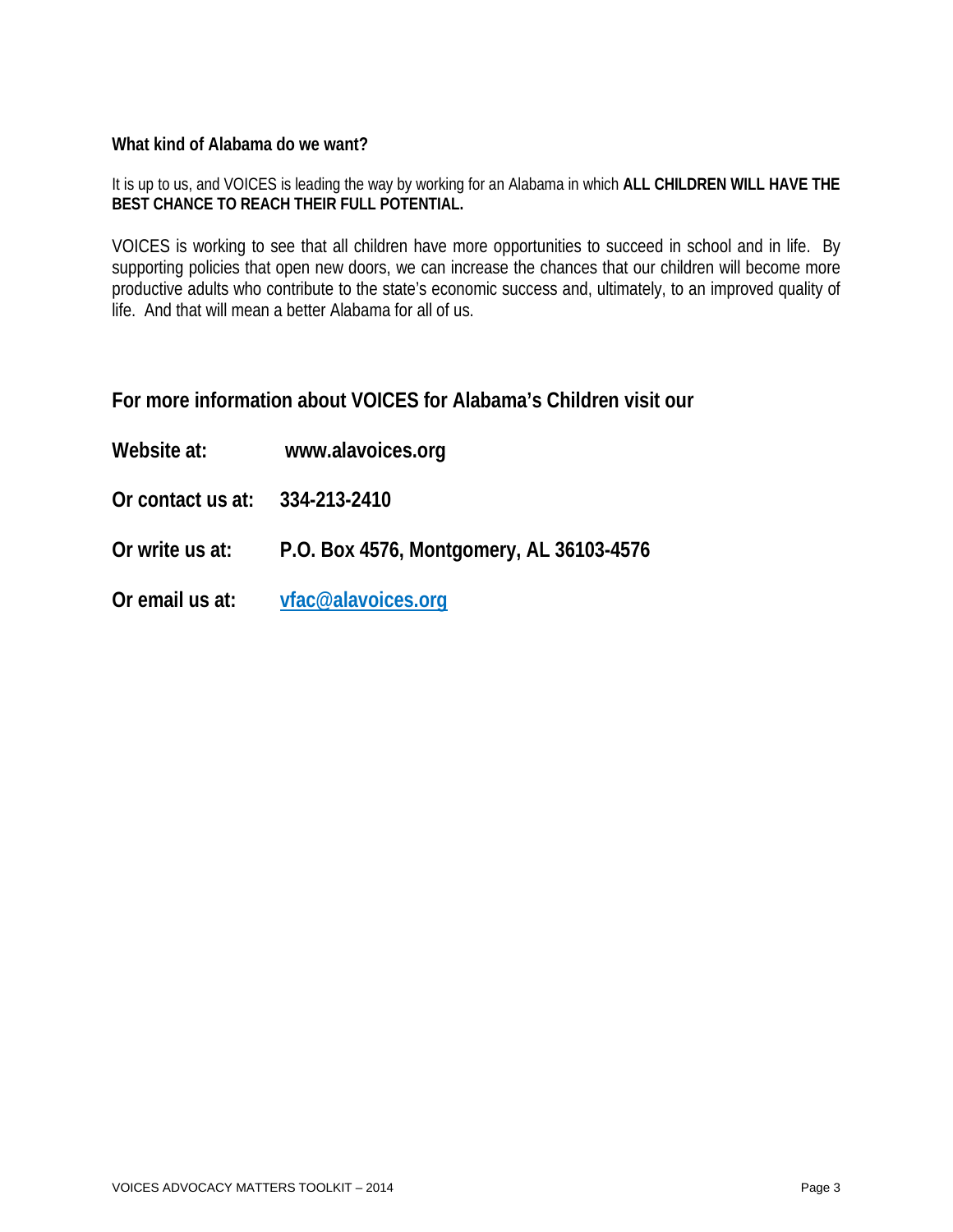# **ADVOCACY - MESSAGING & COMMUNICATION**

## **M** GETTING POLICY MAKERS TO HEAR YOUR VOICE

The dictionary defines democracy as a "system of government in which power is held by the people and exercised indirectly through elected representatives." In order for a democracy to work the people must continuously communicate with their elected representatives. To help you in this process, VOICES for Alabama's Children has provided you with a few simple tips.

Legislators and other elected officials look to their constituents for support and direction. You are the very individuals who placed them in elected office and you are the ones who will either return them to office or vote to elect their opponents. Simply stated-your voice matters!

It only takes a handful of phone calls from district constituents to influence a House or Senate member on an issue. Even on the most controversial matters, most lawmakers say they only receive a dozen or so calls or letters asking them to vote a certain way. When you are calling or meeting with a representative, the following tips can help make one-on-one communication efficient and effective.

So, how can you best communicate with your legislator?

#### **1. Writing a Legislator or Policy Maker**

There are three basic ways to communicate your views: you can write, you can call, or you can visit. The letter or the e-mail is the most popular choice of communication with a legislative office. Every letter counts, but a personal letter is always more effective than a form letter or petition. If you decide to write, here is a list of suggestions to make your correspondence effective.

- Be concise, informed, and polite;
- Keep it simple. Address only one issue in each letter. Keep your letter short in an easy- to-read format with only a few sentences in each paragraph and white spacing between paragraphs;
- State your purpose in the first paragraph. If your letter pertains to a certain piece of legislation, identify it;
- Ask for their views on the issue or bill;
- Say whether you support or oppose a bill, and briefly why. Tell your legislator how it will affect you or members of your community;
- Tell the lawmaker who you are (a volunteer with the United Way, the director of the local child abuse shelter, an interested citizen) and be certain to mention that you are one of his constituents;
- Always include your full name and home address.

Remember that your letter does not have to be on fancy stationery or written in technical language. When it comes to communicating with your legislator any letter is better than no letter at all.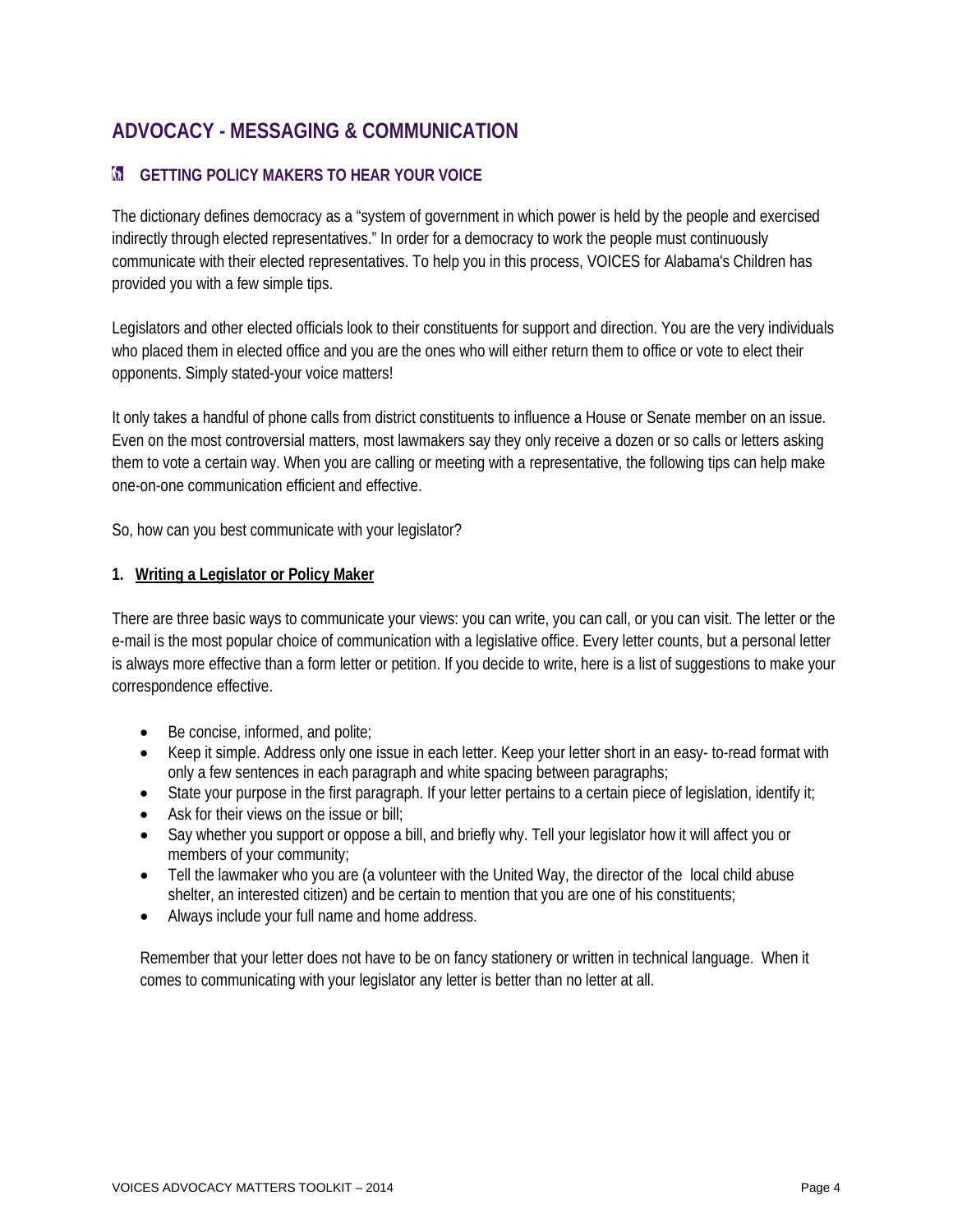#### **2. Addressing Correspondence and Greetings**

#### **To a Senator:**

Senator (full name) \_\_\_(Room #) Alabama Statehouse 11 S. Union Street Montgomery, AL 36130 Dear Senator,

#### **To a Representative:**

Representative (full name) \_\_\_(Room #) Alabama Statehouse 11 S. Union Street Montgomery, AL 36130 Dear Representative,

#### **3. Calling a Legislator or Policy Maker**

Policy makers also pay attention when citizens take the trouble to call and convey their views, and the same general rules apply. Let them know concisely: who you are, what you are calling about, and what you want from them (i.e. support for a bill, opposition to a budget cut, etc.).

- You may call your lawmaker at the Statehouse, district office or place of employment. The number for House members at the Statehouse is (334) 242-7600; for Senators the number is (334) 242-7800.
- Identify yourself. Tell the person answering the phone who you are, where you're from and whom you represent. House members do not have any staff; you can leave a message with the receptionist. Senators have secretaries, making it easier to find out their schedules and when a more convenient time to call them back will be.
- Ask to speak with the lawmaker directly or leave a message with the aide that you support/oppose Senate Bill XXX or House Bill XXX on the issue of XXX.
- Be concise. State reasons for your support or opposition. Ask the representative's position on the bill.
- Don't burn bridges. Be polite even if the lawmaker does not agree with you. You might need him again in the future!
- Follow up the call with a thank you note briefly restating the conversation.

#### **4. Visiting a Legislator or Policy Maker**

Visits to lawmakers are important ways advocates can advance their cause. Elected officials can be visited on the job in Montgomery, back home in their district offices, or whenever they are engaged in public business (i.e. town hall meetings, in the Statehouse corridor, or at speech appearances).

Often you will only get a few minutes to make your point so it helps to have ready a short, 90-second version of what you want to say. Think in terms of the time it takes to shake hands or walk someone to the elevator. It is always smart to use the 90-second version first thing; if there is time, follow that with more details-like the impact in the legislator's district, or a more elaborate version of your message.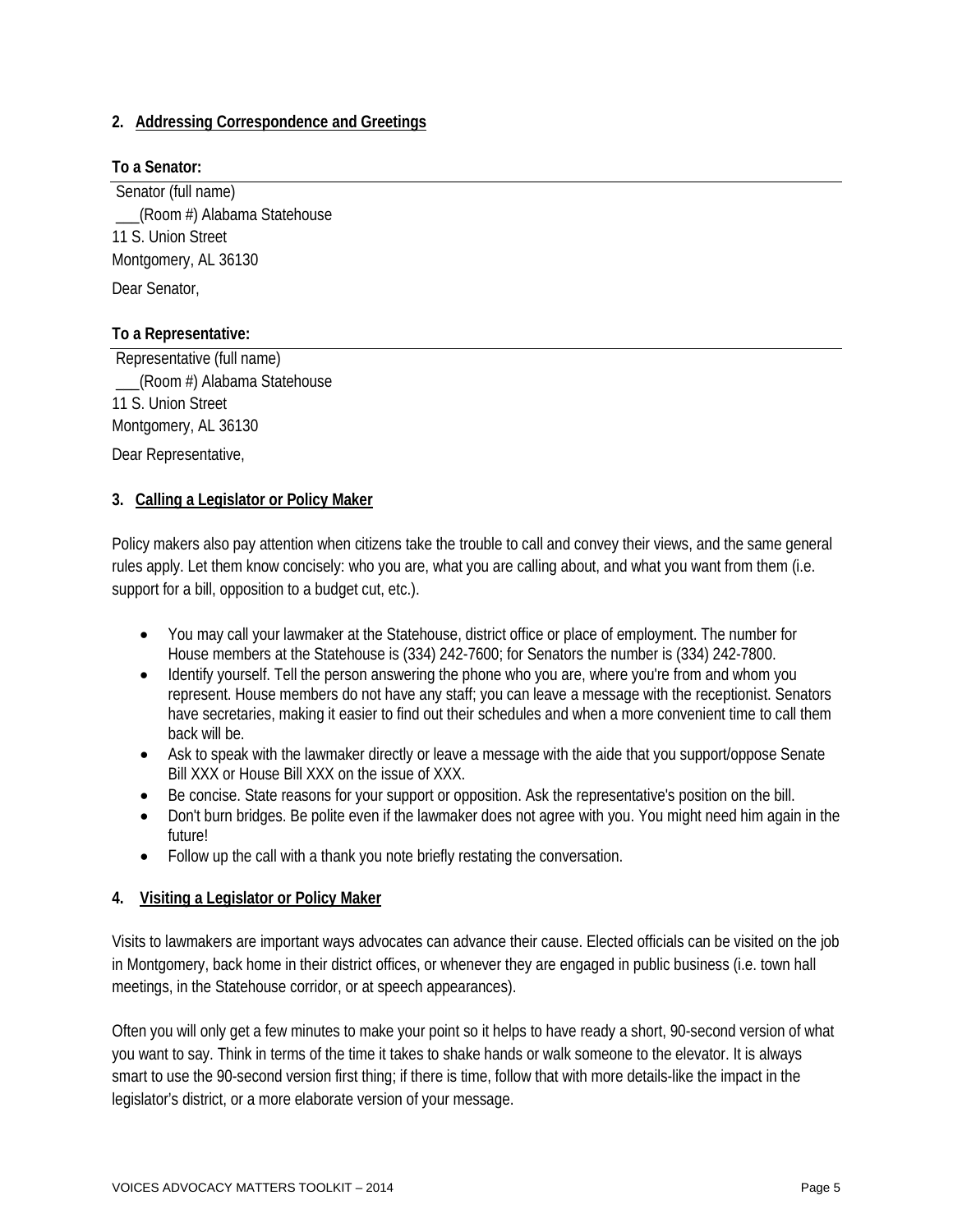A visit to a policy maker should always include these things:

- Who you are and where you live
- Any group you belong to which is working on the issue, and the number of people involved
- What you came to talk about-in just a phrase or a few words
- What you want them to do (i.e. vote for, oppose)
- Something in writing such as a fact sheet or brief explanation of the how the issue is important to their legislative districts. Include your name, address, phone number and email address. This gives them the basic information and how to contact you with any questions.

We, at VOICES for Alabama's Children, hope these tips will be helpful in advocating for children and families in the Alabama Legislature. In a democracy, effective communication helps to tell our representatives how we wish to be represented. Remember that you cannot be persuasive if you are not understood.

#### **So, inform yourself and involve yourself!**

For more information on VOICES's legislative advocacy visi[t www.alavoices.org.](http://www.alavoices.org/) Be sure to sign up for our legislative list serve (Sign Up for VOICES CAN!) on our website!

#### **M** SHARING YOUR STORY WITH THE PUBLIC/MEDIA

#### **Telling New Stories About Children's Issues**

There is little doubt that television and newspaper play an important role in our lives. The way those issues are presented or framed by advocates and the media has a powerful impact on the attitude and responses that are elicited from the public.

What was believed to be effective and clear a few years ago, however, is proving not to be the case. Communication researchers are now able to tell us what works with the public and what doesn't. Advocates must retool their language and their approach to a story to elicit the responses they are seeking.

People turn on the T.V. or open the morning newspapers with preconceived beliefs, biases, and opinions. To help them listen to the stories we are telling, we must be aware of their beliefs, avoid using words that trigger negative responses, focus on solutions to problems, and put data and numbers in context.

#### **I. Public Beliefs and Values**

Across issues, there are some common themes that affect how people think about children's issues. In crafting effective communications, children's advocates and even reporters need to be sensitive to these long held beliefs.

- 1. **Individuals are solely responsible for their situations/Bootstraps Mentality** Parental responsibility is the biggest stumbling block facing advocates. Many people can point to how they overcame adversity to be the successes they are today. They believe it is solely the parents' responsibility to raise and care for the child. Messages should incorporate ways to broaden this responsibility of parents in general to promote the well-being of all children. Speak of "our children" or "America's children" or "community responsibility."
- 2. **One person cannot make a difference** While people firmly believe that an individual should be responsible for his or her own situation, they are also resigned to the belief that they are unable to make a difference in the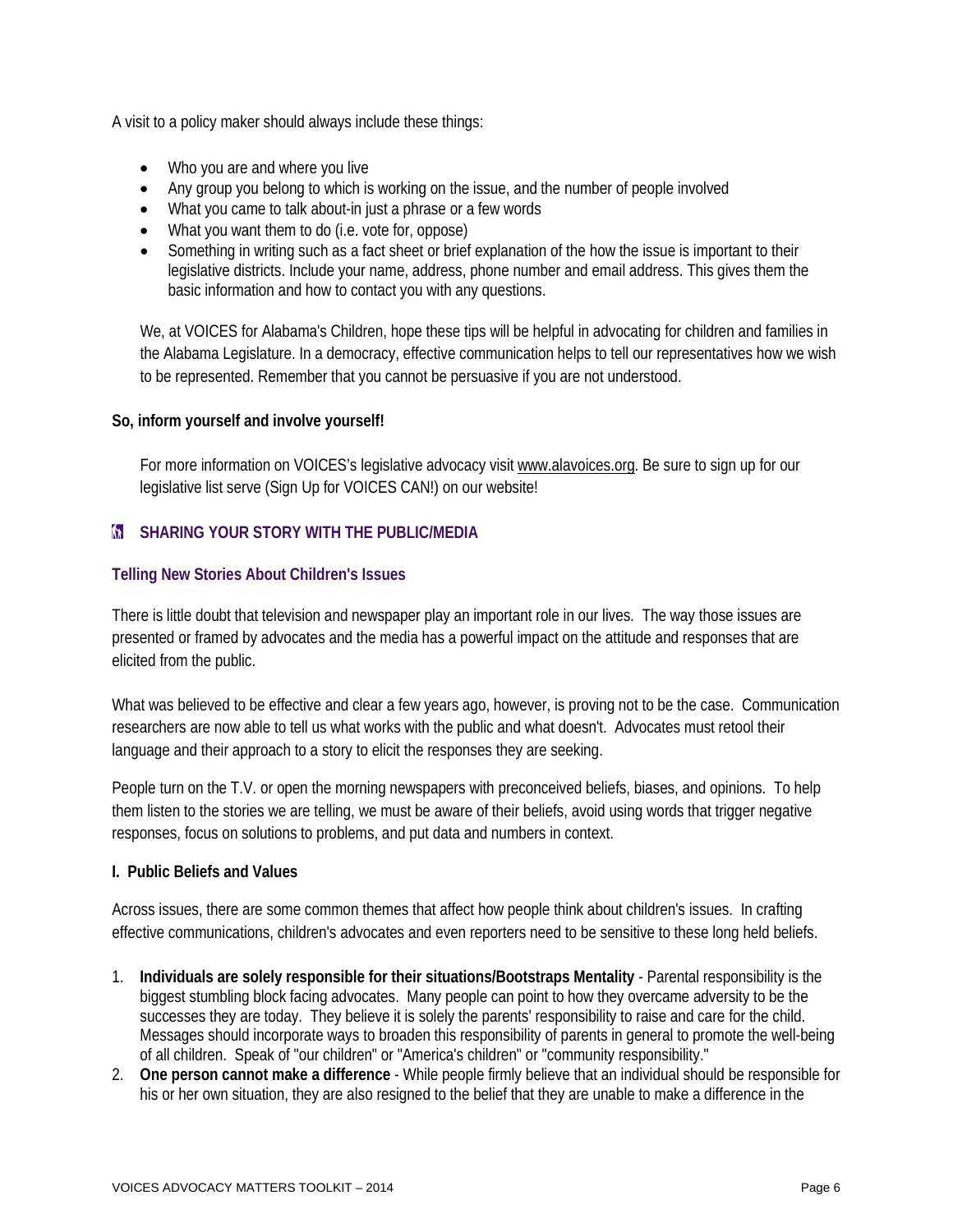world. Instead of urging people to volunteer, which they believe can take too much time, ask them to talk to neighbors, church groups, and co-workers about what can be done about an issue.

- 3. **The worthy vs. the unworthy** People want to be generous to those in need but believe many take advantage of the system. Counter this by incorporating into the message ways in which recipients are demonstrating worthiness.
- 4. **All problems can be traced to working women** Focus group interviews reveal the belief that, because women are working rather than tying the neighborhood together, people no longer have the kind of relationships with neighbors that allow them to interact with children. Many believe that the plight of the working poor is partly due to the greed and standards of dual income families.

#### **II. Start at the Beginning: Define the Problem**

You cannot solve a problem that is not perceived to exist by the public. Coming forward with important "breakthroughs" in social remedies - programs that work or declining trends - will not matter much to the public unless the problem has already been established. Moreover, it is not merely the volume of news that determines an issue's ascension onto the policy agenda, but the composition of that news. How the problem is presented, its news composition, and the solutions determine how the public will view the issue. This is what is referred to as "framing."

#### **III. Offer Solutions**

Give direct appropriate public responses to the problem identified. This must be done early in the interview or speech. Solutions should incorporate big ideas. Use words like freedom, protection, stewardship, compassions, fairness, efficiency, legacy, protection to further define your solution.

#### **IV. Using Metaphors to Define the Problem**

The words you use to describe a problem or condition trigger certain frames of reference for the adult public. Frames connect, through language and symbol, to bigger models we hold about how the world works and to our core beliefs. Here are a few examples:

**Child Care** - Children are like plants. Growing from a seed to a flower requires a well qualified gardener who offers the plant plenty of water and sunshine and good soil. A growing baby needs caregivers who offer him plenty of love and care, as well as a stimulating environment. To improve the quality of a child's care while his parents are at work, an early childhood center needs to recruit and maintain well-qualified caregivers. One way to do this is to increase state subsidies to child care centers so that they can afford to hire the right gardeners for our precious children to grow and thrive.

**Teen Violence** - When communicating a violence prevention message, the journalist and child advocate must confront a number of counterproductive attitudes about violence - more police and more prisons are the solutions. Talk instead using metaphors that emphasize jobs and education. The following are some examples:

- Violence is a disease that strikes the community and the community is like a body that must be kept strong and healthy to resist disease.
- Jobs and education are preventative medicine.
- Police and prisons are community painkillers.
- Kids' public behavior is everyone's business (studies show that violent crime is lower in a community that doesn't hesitate to correct behavior of their neighbors' kids)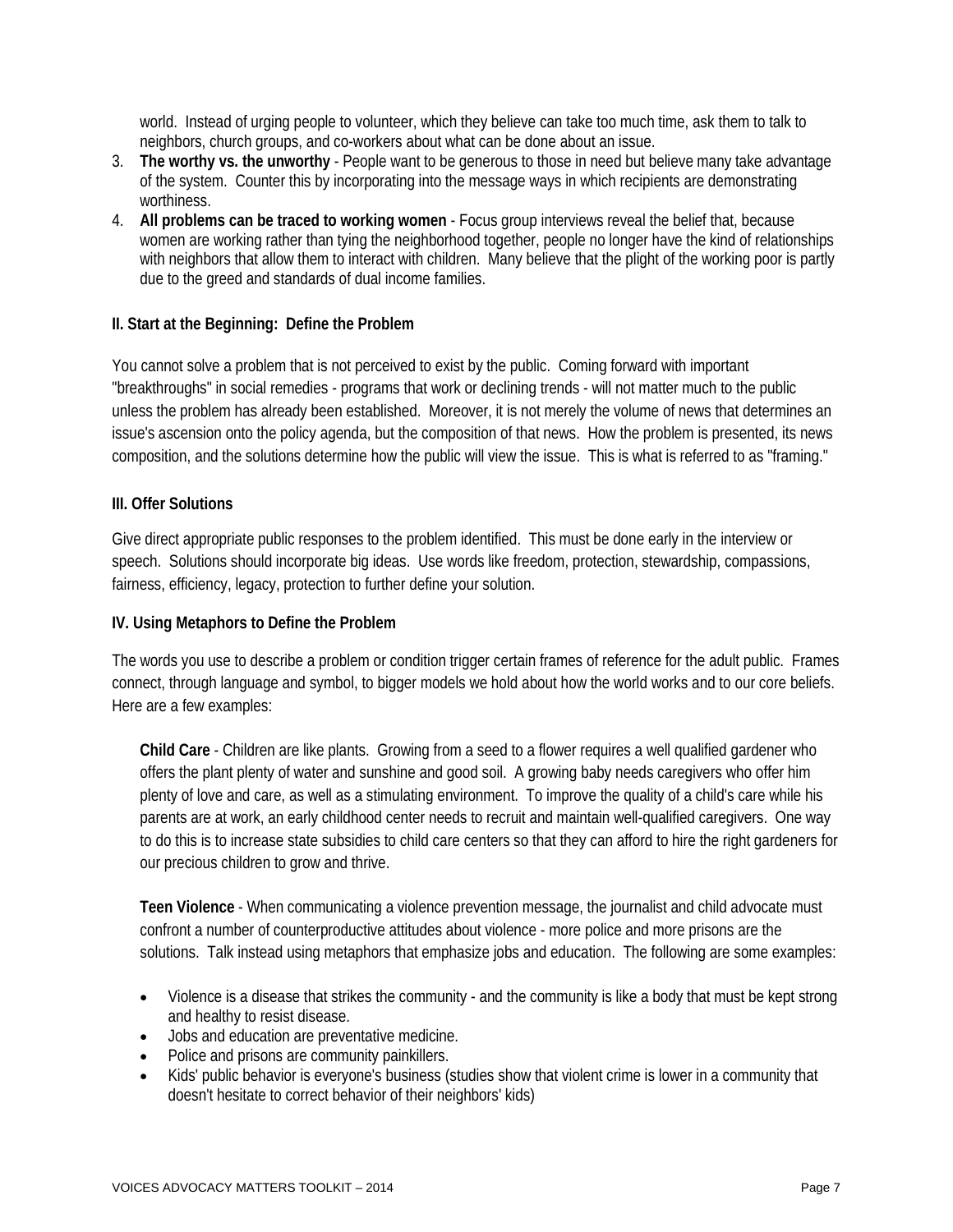Reduce crime by talking to a neighbor

**Education -** Talk about education programs in terms of "the healthy development of children" or "investing in education for the future." "It's healthy" to develop your mind and your financial security. Wealth lends itself to an appropriate understanding of social assets including health and education.

It is important to realize that although the word "assets" literally has a financial meaning, the ordinary use of "assets" does not invoke a business frame. Do not apply a business frame to education. Phrases like "cost-benefit analysis" or the "future workforce" should be avoided because it leads to thinking about teachers not as mentors, nurturers, or professionals, but as "education resources" bought and used as cheaply and efficiently as possible. Moreover, do not talk about the right to education or the right to healthcare because this guarantees a battle on the issue. Talking about education or other child related issues in terms of rights is likely to stretch credibility and bring on resistance even from people who might normally support it. In addition, the terms "rights" has come to mean "human rights" or "civil rights" in the public mind.

**Health Care** - Everyone has a health care story and understands the need for good medical care. But when the healthcare conversation shifts to a discussion about children who are not covered by insurance, people often blame the parents. To keep strong support for universal access to health care for children, offer examples of children living in middle class families. Describe these families with insurance as being:

- Recently unemployed
- Divorced parents
- Part-time employees or employees of small companies that do not offer insurance

Talk about health concerns for children in terms of assets:

- "Health as an asset"
- "The wisdom of taking care of children's/family health"
- "Financial wisdom"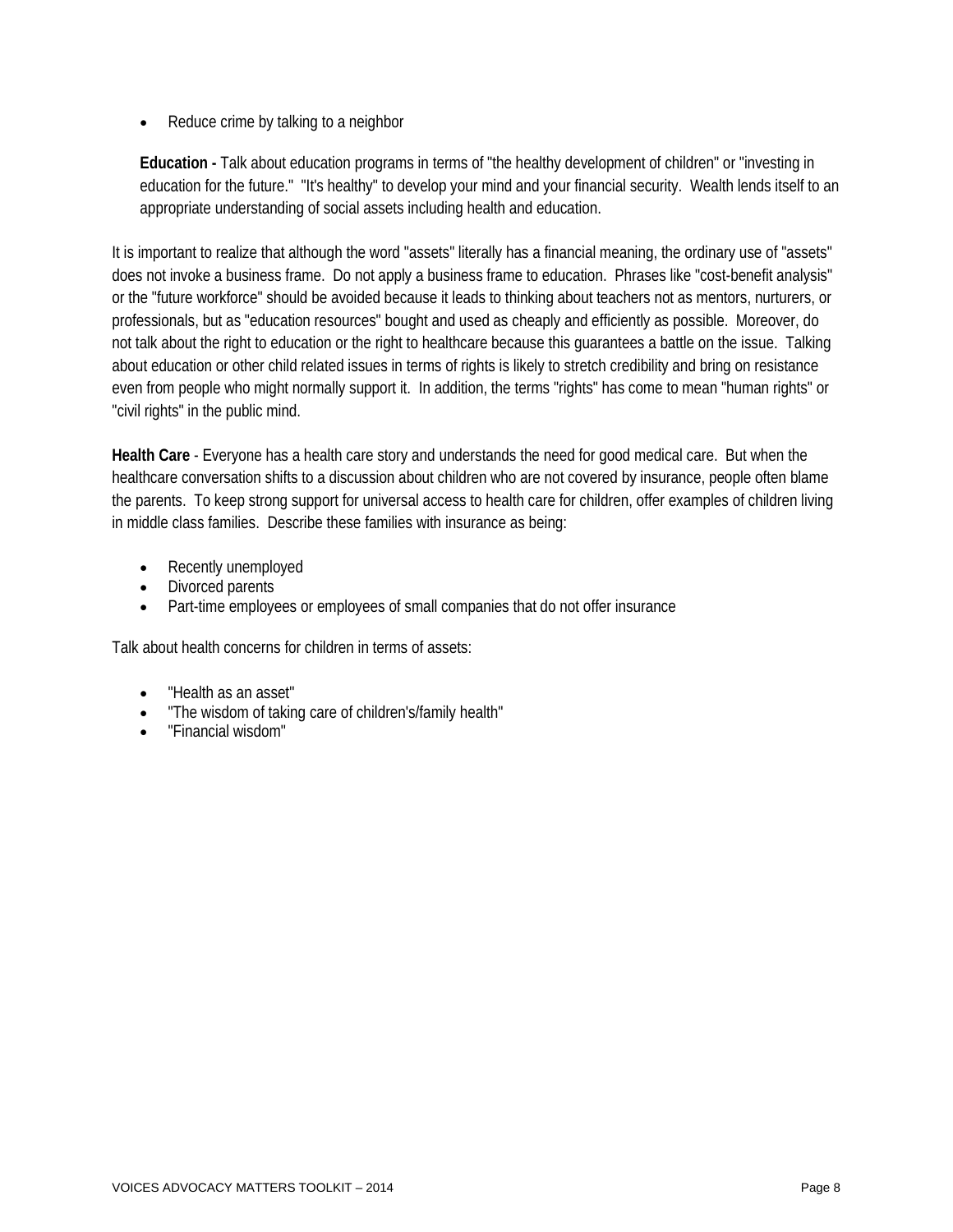# **Legislative Process Outline**

This information prepared by the Alabama Law Institute is only a highlight and brief of the legislative process, but it should give you an idea of how your laws are developed in Alabama.

**\_\_\_\_\_\_\_\_\_\_\_\_\_\_\_\_\_\_\_\_\_\_\_\_\_\_\_\_\_\_\_\_\_\_\_\_\_\_\_\_\_\_\_\_\_\_\_\_\_\_\_\_\_\_\_\_\_\_\_\_\_\_\_\_\_\_\_\_\_\_\_\_\_\_\_\_\_\_\_\_\_\_\_\_\_\_\_\_\_\_\_\_\_** 

#### I. THE LEGISLATURE

- A. Established in 1819.
- B. Consists of a Senate and House of Representatives.
- C. Meets annually in Montgomery for regular sessions.

#### II. THE LEGISLATORS

- A. Alabama has 35 Senators and 105 Representatives.
- B. Qualifications for Senator:
	- 1) Citizen and resident of Alabama for three years.
	- 2) Twenty-five years of age.
	- 3) Resident of the Legislative District for one year.
- C. Qualifications for Representative:
	- 1) Citizen and resident of Alabama for three years.
	- 2) Twenty-one years of age.
	- 3) Resident of the Legislative District for one year.

#### III. TERM OF OFFICE

- A. Representatives and Senators are elected for four year terms.
- B. Elections are held in even numbered years.
	- 1) Primary election held on first Tuesday of June to select candidates from major political parties.
	- 2) General election held first Tuesday after the first Monday in November to elect the legislators.
- IV. THE LEGISLATORS FROM YOUR DISTRICT
	- A. A list of members of the Legislature is available in the Secretary of State's office.
	- B. Legislators have offices in the State House and an appointment can be made to see them.
	- C. It is the legislator's duty to represent the people of their district.
		- 1) Let them know what you like or dislike.
		- 2) Your advice is instrumental in their decision-making.

#### V. WHEN THE LEGISLATURE CONVENES AND ADJOURNS

- A. Regular session beings on the second Tuesday in March on the first year after election and the first Tuesday of February on the second and third year and the second Tuesday in January on the fourth year.
- B. Special sessions may be called by the Governor.
- C. Regular sessions last for 30 legislative days and 105 calendar days.
- D. Special sessions are limited to 12 legislative days and 30 calendar days.
- VI. THE SESSION BEGINS
	- A. Organizational sessions convene on the second Tuesday in January following the election of legislators and are limited to ten consecutive calendar days.
	- B. The various officers, leaders and employees for each body would include:
		- 1) President of the Senate
		- 2) Speaker of the house
		- 3) President Pro-term and Speaker Pro-tem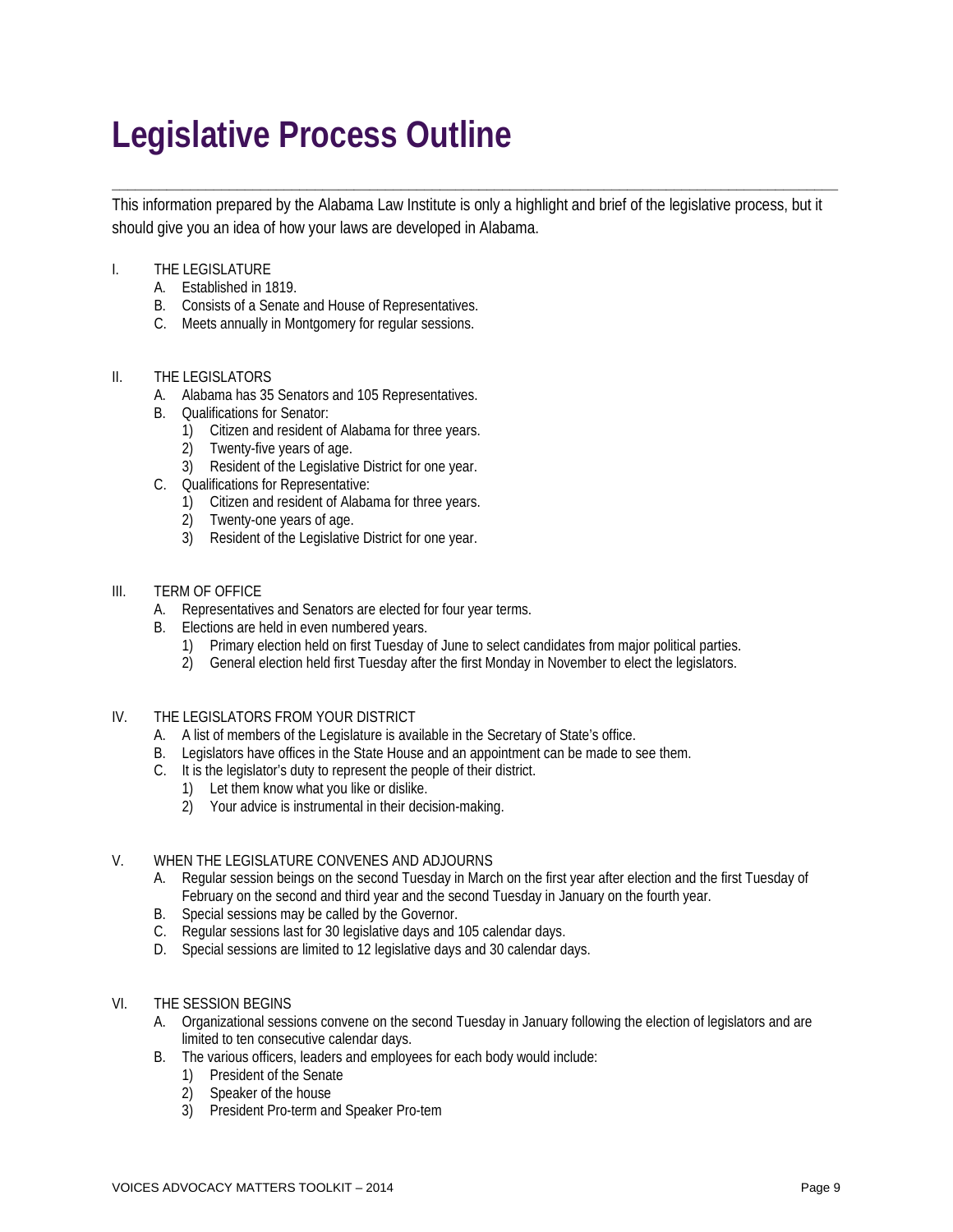- 4) Secretary of State
- 5) Clerk of the House
- 6) Assistant Secretary and Assistant Clerk
- 7) Reading Clerks
- 8) Committee Clerks and secretaries
- 9) Enrolling -Engrossing Clerks
- 10) Doorkeepers and Sergeant at Arms
- 11) Security Officers
- 12) Pages

#### VII. VIEWING THE LEGISLATURE IN ACTION

A. The general daily order of business shall be:

**Senate** 

- 1. Prayer
- 2. Pledge of Allegiance
- 3. Call to Order
- 4. Roll Call
- 5. Reading of the Journal
- 6. Signing of bills
- 7. Introduction of Bills
- 8. House Messages
- 9. Reports from Standing Committees
- 10. Reports from Selected Committees
- 11. Motions and Resolutions
- 12. Uncontested Local Bills
- 13. Bills on Third Reading
- 14. Other Business

#### **House**

- 1. Call to Order
- 2. Reading of the Journal
- 3. Prayer
- 4. Pledge of Allegiance
- 5. Roll Call
- 6. Approval the Journal
- 7. Approval of Leaves of Absence
- 8. Report of Standing Committee of Bills
- 9. Call of Districts
- 10. Report of Committee on Rules
- 11. Uncontested Local Bills
- 12. Bills on Consent
- 13. Unfinished Business
- 14. "Day Certain" Bills
- 15. Bills on Calendar
- 16. Senate Messages (at any time)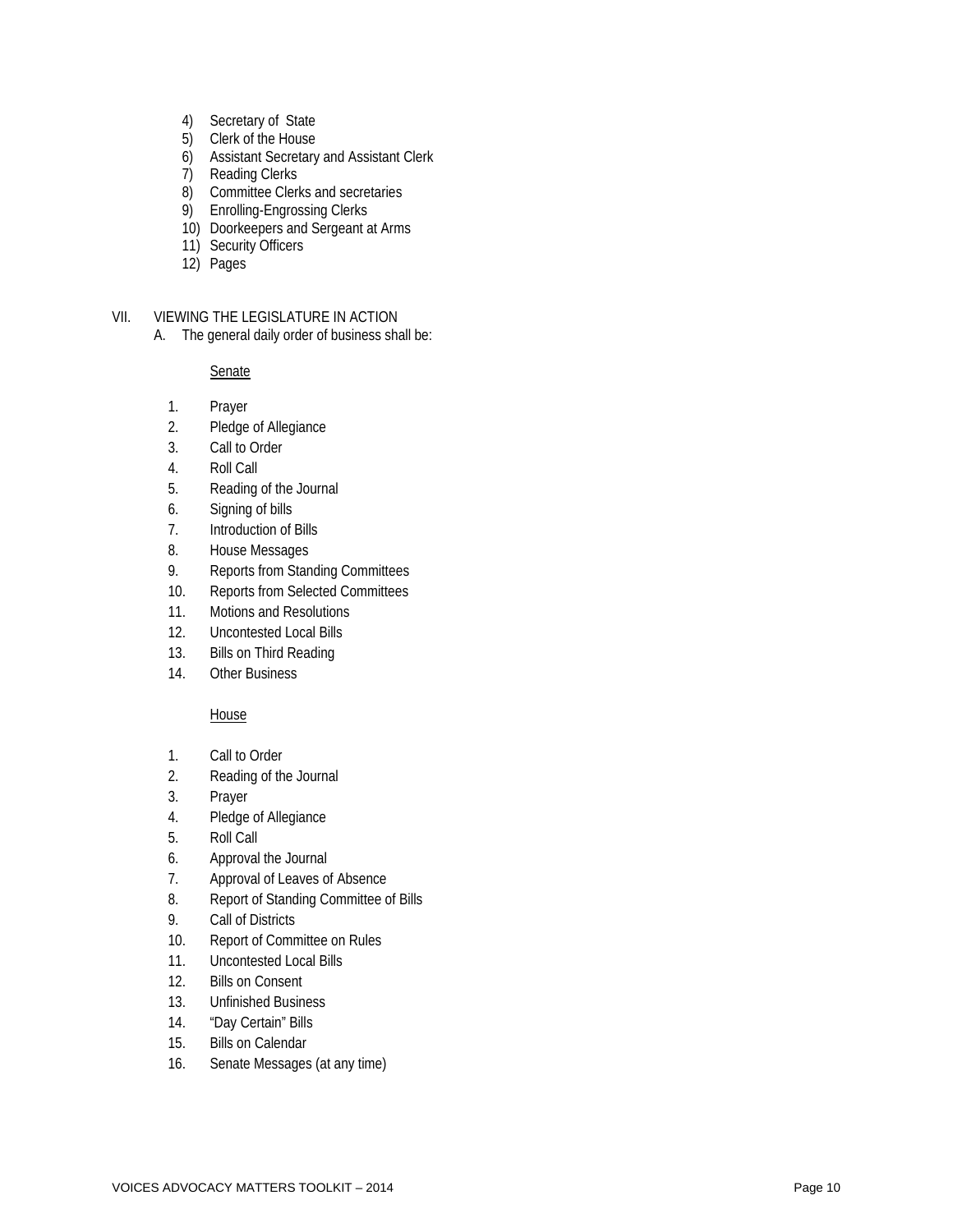#### VIII. VOTING

- A. A quorum of members (18 Senators, 53 Representatives) must be present to transact business.
- B. Voting on the passage of motions or measures is done electronically in the House and by voice in the Senate; it becomes a part of the permanent public record (the "Journal").
	- 1) No member may vote unless that member is on the floor of the House (or Senate); if on the floor, the member may abstain from voting.
	- 2) Voting in the House is usually by electronic vote.
		- (a) To vote, the member flips a switch and the vote is recorded as a green "aye" or a red "nay". (b) Votes are displayed on the electronic board.
- C. A majority vote is required for the passage of measures and ordinary business.

#### IX. COMMITTEES

- A. Each House has from 22 or 23 Standing Committees, ranging from 4 to 18 members each.
- B. These committees will cover the areas of:
	- 1. Agriculture & Forestry
	- 2. Banking & Insurance
	- 3. Business & Labor Relations
	- 4. Children
	- 5. Commerce & Transportation
	- 6. Constitution & Elections
	- 7. Education
	- 8. Environment
	- 9. Ethics
	- 10. Governmental Affairs
	- 11. Health
	- 12. Industrial Development
	- 13. Judiciary
	- 14. Local Government
	- 15. Local Legislation
	- 16. Military Affairs
	- 17. Rules
	- 18. Small Business
	- 19. Taxation and Appropriation
	- 20. Tourism & Marketing
- C. Each House's rules provide how the chairperson and vice-chairperson of each committee are selected.
- D. The committee system divides up the work of the legislature.
	- 1) Bills are assigned after first reading, by the presiding officer to a specific committee; committees do one of the following in acting upon a bill.
		- (a) Receives and takes no action
		- (b) Reports bill out of committee to floor of Senate or House as follows:
			- (i) Favorable
			- (ii) Favorable with amendment
			- (iii) Substitute
			- (iv) No recommendation
- E. Major revision of bills is done in committee.
	- 1) Here the public has the opportunity to testify in favor or opposition of a bill.
	- 2) Amendments may be made by motion in the committee, by committee reports, or substitute bills. All Changes in a bill must relate to the subject matter of the bill; unrelated amendments may not be tacked on.

#### X. KINDS OF LEGISLATIVE MEASURES

A. A bill is proposed law. All statutes must be enacted through a bill.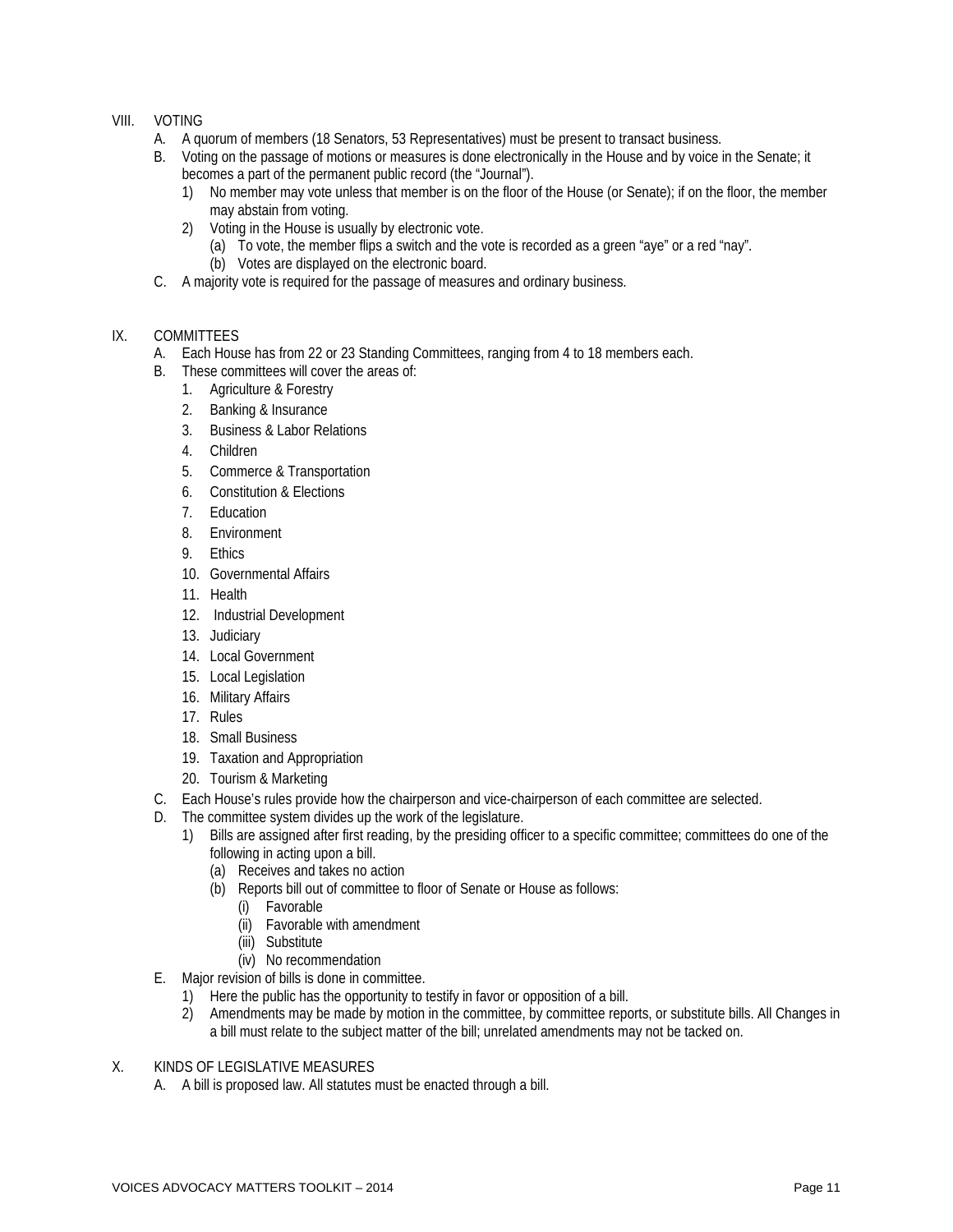- B. Resolutions, unlike bills, do not result in new law. They can be used by the drafter as a vehicle to accomplish several functions.
	- 1) To express policy.
	- 2) To amend Alabama's Constitution. An amendment to the Constitution may be proposed by joint resolution passed by a three-fifths vote in both the House and Senate in order to be put on the next general election ballot. No action of the Governor is necessary.
	- 3) To amend legislative rules.
	- 4) To take action on federal constitutional issues.
	- 5) To create interim study committees.
	- 6) To provide for administrative details of each house, such as when to adjourn and when to meet again.
	- 7) To express congratulations, commendation, or sympathy.
	- 8) To repeal agency rules.
- C. There are two types of resolutions: simple and joint.
	- 1) Simple resolutions are resolutions of a single house, to express that house's opinion on a particular matter.
	- 2) Joint resolutions are passed by both houses and submitted to the Governor for his approval, except for constitutional amendments which do not require the Governor's approval.

#### XI. PARTS OF A BILL

- A. There are 7 parts of a bill. They are:
	- 1) Designation. The designation identifies the bill number, the house of origination, and the sponsor of the bill.
	- 2) Synopsis. The synopsis briefly explains what the bill is about.
	- 3) Formal Title. While the formal title need not be an index to the bill, it is required to contain a general description of the subject matter of the bill, expressed as briefly as possible.
	- 4) Subject Title. Following the formal title is the subject of the bill, citing the sections of Alabama statutes affected.
	- 5) Enacting Clause. The enacting clause must read "BE IT ENACTED BY THE LEGISLATURE OF ALABAMA."
	- 6) Body. In the body of the bill, the purpose or proposal is actually set out. "New" matter is underscored, and matter to be deleted is stricken through.
	- 7) Effective Date Clause. If there is no effective date provided in the bill, it takes effect when the Governor signs it.

#### XII. STEPS ENACTING A BILL

- A. A legislator prepares a bill or has it prepared in typewritten form on line numbered standard size paper.
- B. The bill is then dropped in the "hopper" by delivery to Secretary of Senate, or Clerk of the House.
- C. The bill then is read for the first time by title only.
- D. The bill then is assigned to the appropriate committee.
- E. A standing committee then studies the bill, and holds a hearing, as previously set forth.
- F. If the bill is reported out of committee the chairman signs the report and the report is delivered to Secretary of the Senate or Clerk of the House.
- G. The report of the committee returned to the body constitutes a second reading.
- H. The bill is read for the third time and must be read at length unless reading is waived.
- I. If the bill receives a majority vote it is declared passed and sent to the other body.
- J. The other house then goes through the same process as outlined above, including first and second readings, assignment to committee, hearing, etc.
- K. If the bill receives majority vote of the second house it then goes to house of origination for enrollment:
	- 1) If the bill is amended in the second house it is then necessary to send it to first house for concurrence on amendment.
	- 2) If first house does not concur in amendments, a conference committee is then chosen from each house.
	- 3) If both houses accept conference committee report, the bill is deemed passed and then enrolled.
- L. The bill is then signed by:
	- 1) Secretary of the Senate, if originating in Senate; or by Clerk of the House, if originating in the House.
	- 2) Speaker of the House
	- 3) Presiding Officer of the Senate
- M. The signed bill is then enrolled and sent to the Governor.
- N. The enrolled bill becomes law if:
	- 1) Governor signs.
	- 2) Governor does not sign or veto, in 10 days.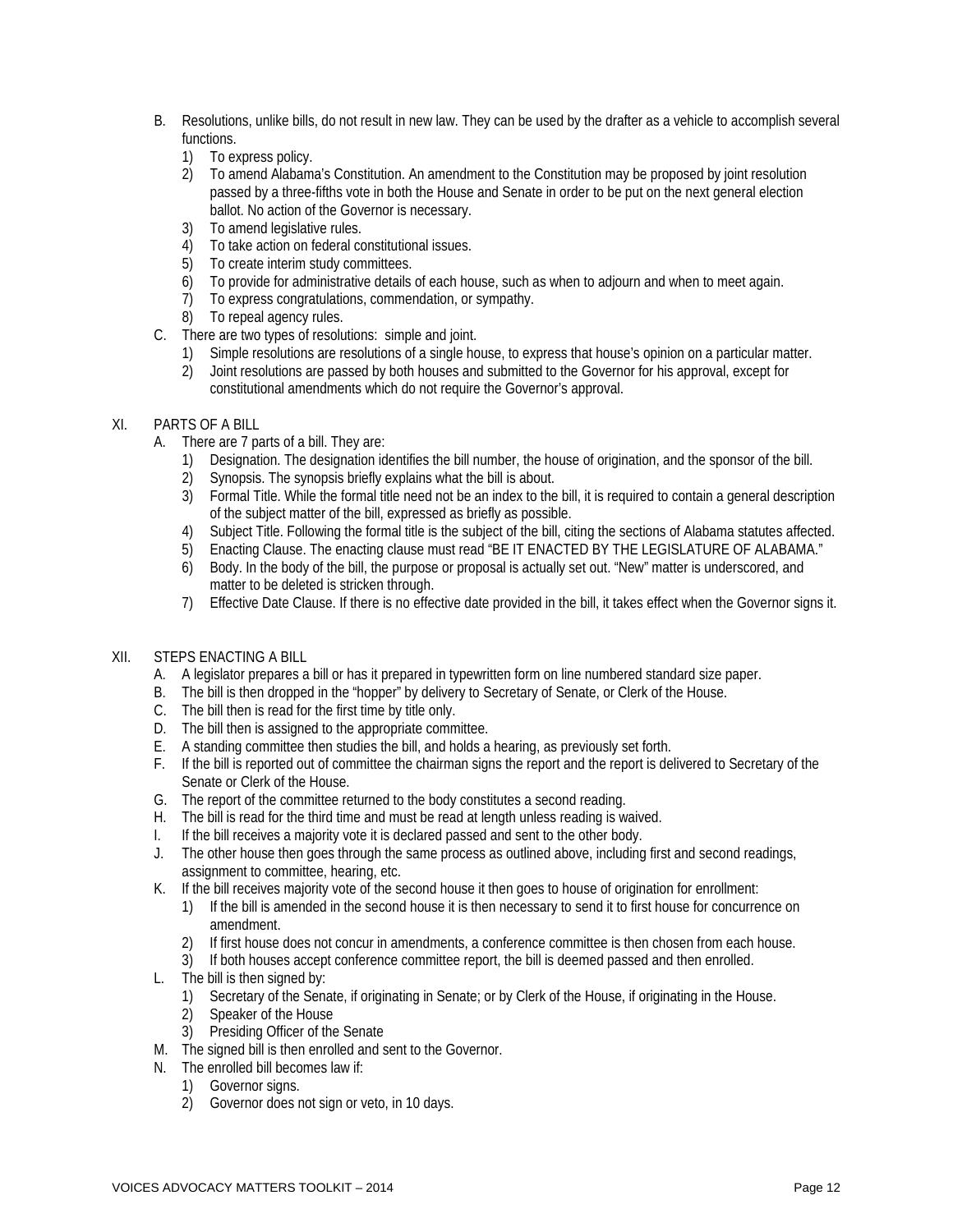- 3) Both houses pass it over the Governor's veto (by majority vote of the total membership of each house).
- O. The enrolled bill is filed with Secretary of State and receives an Act Number, as example, Act 99-177.
- P. Those provisions of the Enrolled Act that are general, public, and permanent in nature are complied in the Alabama Code.
- Q. The Constitution may be amended in two different ways:
	- 1) Amendments may be proposed by bill or resolution in one house, read on three separate days, and passed by a three-fifths vote in that house. Next the measure goes through the same procedure in the other house. If the measure is successful in both houses, it is submitted to the people and must receive a majority vote to become part of the Constitution.
	- 2) An amendment may be passed if a majority of the Legislature passes a bill or resolution calling for a constitutional convention, setting out the number of delegates to the convention, and providing for an election to decide whether the convention will be held. No constitutional convention has been held in Alabama since the present Constitution was adopted in 1901.

#### XIII. WHEN BILLS BECOME EFFECTIVE

- A. Generally, bills become effective upon passage by the Legislature and when signed by the Governor unless another date is specified.
- B. General appropriation bills become effective on October 1st following the date of their passage.
- C. Crime bills without a specified effective day take effect 60 days after their approval.

#### XIV. WHO PREPARES AND INTRODUCES BILLS

- A. Anyone may draft a bill; however, because even the most simple bill requires careful preparation, attorneys in Legislative Reference Service will do the majority of drafting and must review each bill prior to introduction.
- B. The Alabama Law Institute, a group of lawyers specializing in code revision, is responsible for many of the major law revisions.
- C. Only legislators may introduce bills.
- D. The Governor and other citizens must obtain a legislator to sponsor a bill.

#### XV. FISCAL NOTES

- A. The Legislative Fiscal Office prepares a written cost estimate (fiscal note) for each bill that will have any direct financial impact on the state.
- B. The fiscal note is designed to show the cost to the state.

#### XVI. WHEN BILLS MAY BE INTRODUCED

- A. Bills may be prefiled for introduction on the first day of the session.
- B. Bills may be introduced at any time during the session before the 26<sup>th</sup> legislative day.
- C. Local bills must be advertised in the paper for four weeks before introduction.
- D. More than 2,000 bills are now introduced each session. Of these less than 25 percent are passed and become part of Alabama law.

#### XVII. BUDGET ISOLATION

- A. A Constitutional amendment requires the Legislature to give priority to the passage of a budget. Other than bills may be passed prior to the passage of a budget with the approval of a resolution of not less than three-fifths of a quorum present.
- B. Each house develops its own procedure for routinely handling bills during budget isolation.

#### XVIII. RECORD OF LEGISLATIVE ACTIVITY

- A. A journal is kept in both the House and Senate.
	- 1) Time of convening
	- 2) Record of those present, absent and excused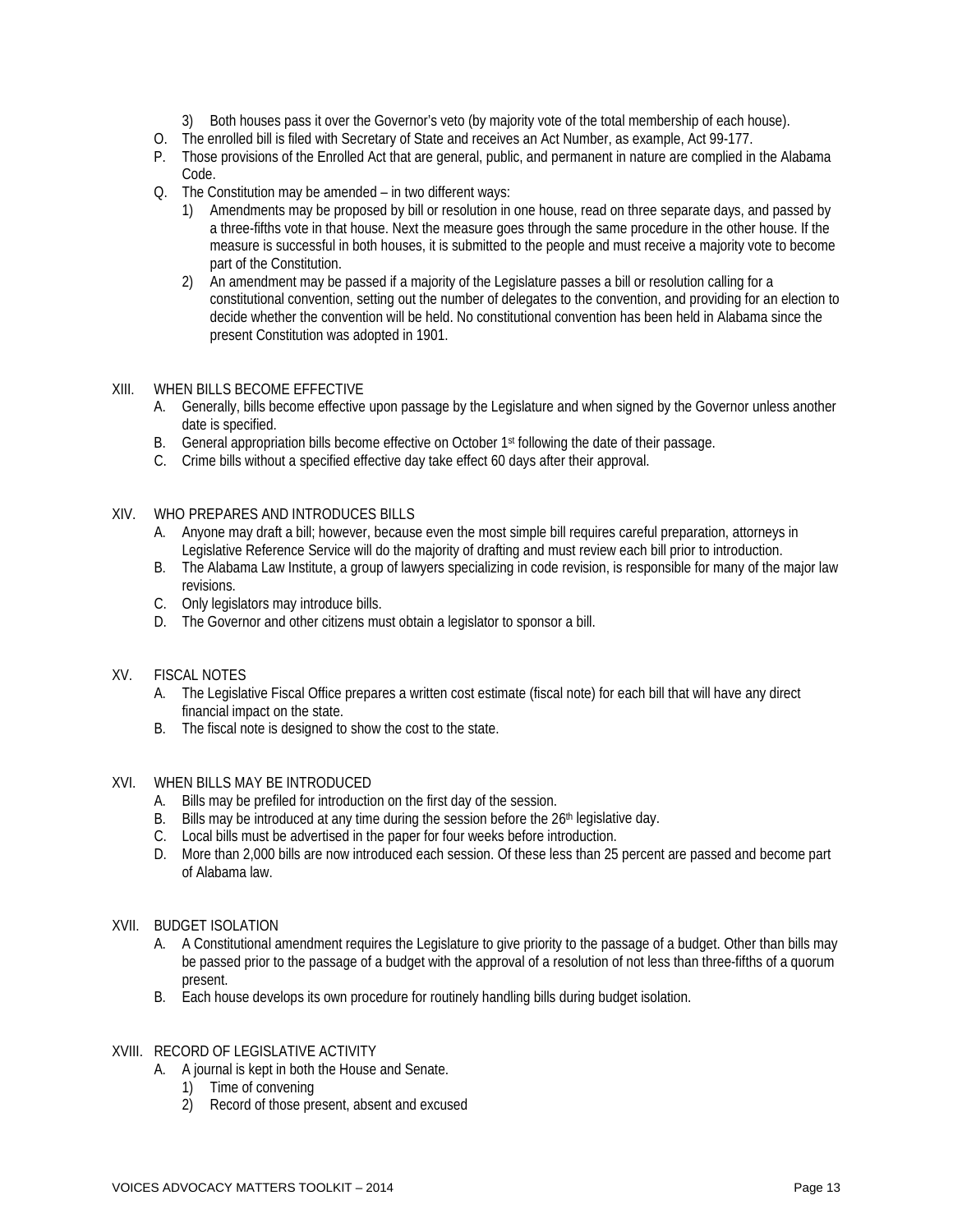- 3) Report of committees
- 4) Reading of bills and measures
- 5) How every member voted on a measure, etc.
- B. A "Calendar" is prepared in each house and is provided daily to each legislator.

#### XIX. LOBBYING AND LOBBYISTS

- A. Lobbyists serve as information agents for both the legislators and the group they represent:
	- 1) They may represent civic groups, interested citizens, business associations, etc.
	- 2) They provide expert witnesses, develop background material and give assistance to law makers.
	- 3) Lobbyists are considered an integral part of the law-making process.
- B. Lobbyists are required to register with the Alabama Ethics Commission and with the Secretary of the Senate and Clerk of the House.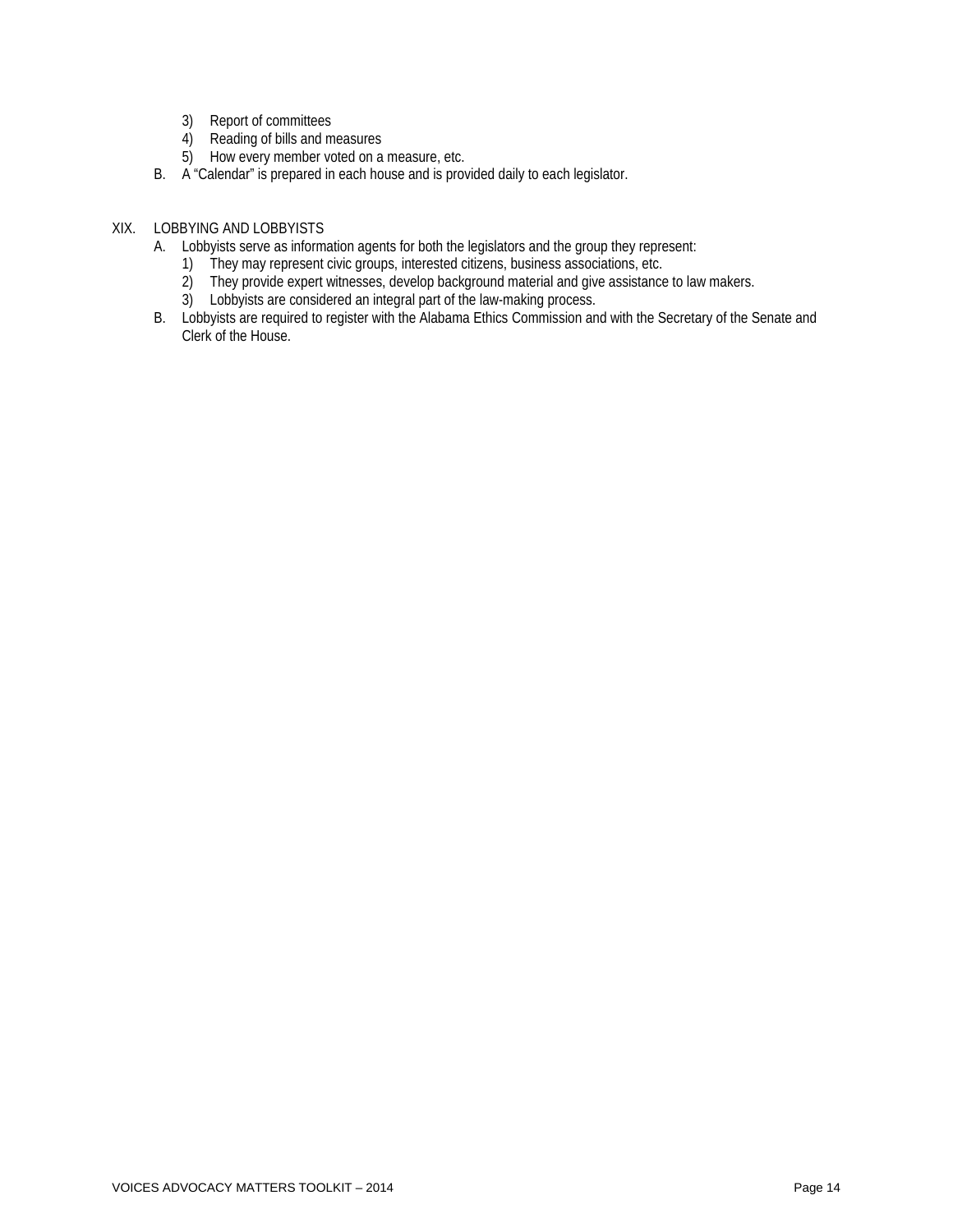# **ALABAMA'S LEGISLATIVE PROCESS**

-----------------------------

**by McDowell Lee Former Secretary of the Senate 1963 - 2011 Senate Document No. 3 Revised 2011**

In order to understand the legislative process, it is necessary to know something about the nature of the lawmaking body itself.

There are 140 members of the Legislature: 105 members of the House of Representatives and 35 Senators, whose districts are based upon population. The current districts were realigned based on the 2000 census. After the 2010 census, the Legislature will pass legislation redistricting, according to population shifts and increases/decreases. This new redistricting legislation will take effect, commencing with the 2014 legislative elections. Under the Constitution of the United States, the Legislature also has the duty of redistricting Alabama's congressional seats, based upon the same census data.

The salary of legislators is fixed by the Constitution at \$10.00 per day, plus expenses in an amount fixed by the Legislature (see below). A travel allowance of \$.10 per mile from the member's home to the Capitol and return is paid once for each legislative session. The current allowance for expenses is \$50.00 per diem for three days during each week that the Legislature actually meets during any regular session, special session or organizational session, and \$4,174.00 per month expenses, year-round, with an automatic cost-of-living increase each April 1st.

Each member is also paid \$50.00 per diem for the performance of his or her duties as a member of any duly authorized interim legislative committee or subcommittee thereof, conditional upon actual attendance, and 51 cents per mile for one round trip per week of actual attendance at such interim committee meetings. Standing Committees may meet between legislative sessions and are paid for these meetings in the same manner as state employees are reimbursed for travel.

To be eligible for the office of State Senator, a person must be at least 25 years of age; for the office of Representative, at least 21 years of age. Both Senators and Representatives must be qualified voters and must have been resident citizens of Alabama for three years. They must have lived in their respective counties or districts at least one year immediately preceding their election. They must continue to reside in their respective counties or districts during their terms of office. No person convicted of embezzlement of public money, bribery, perjury, or other infamous crimes is eligible for membership in the Legislature. Each house has the power to punish its members, and with the concurrence of two-thirds of the Chambers, a member may be expelled. A member who is expelled for corruption is not thereafter eligible for membership in the legislature.

Members of the Legislature are privileged from arrest and service of civil process while attending or going to or from a legislative session, except in cases of treason, felony, violation of their oath of office, or breach of peace. Any remarks made in a speech or debate on the floor of either house by a member cannot be questioned in any other place.

Members of the Legislature serve for terms of four years. They are elected on the first Tuesday after the first Monday in November, with the most recent election occurring in 2010.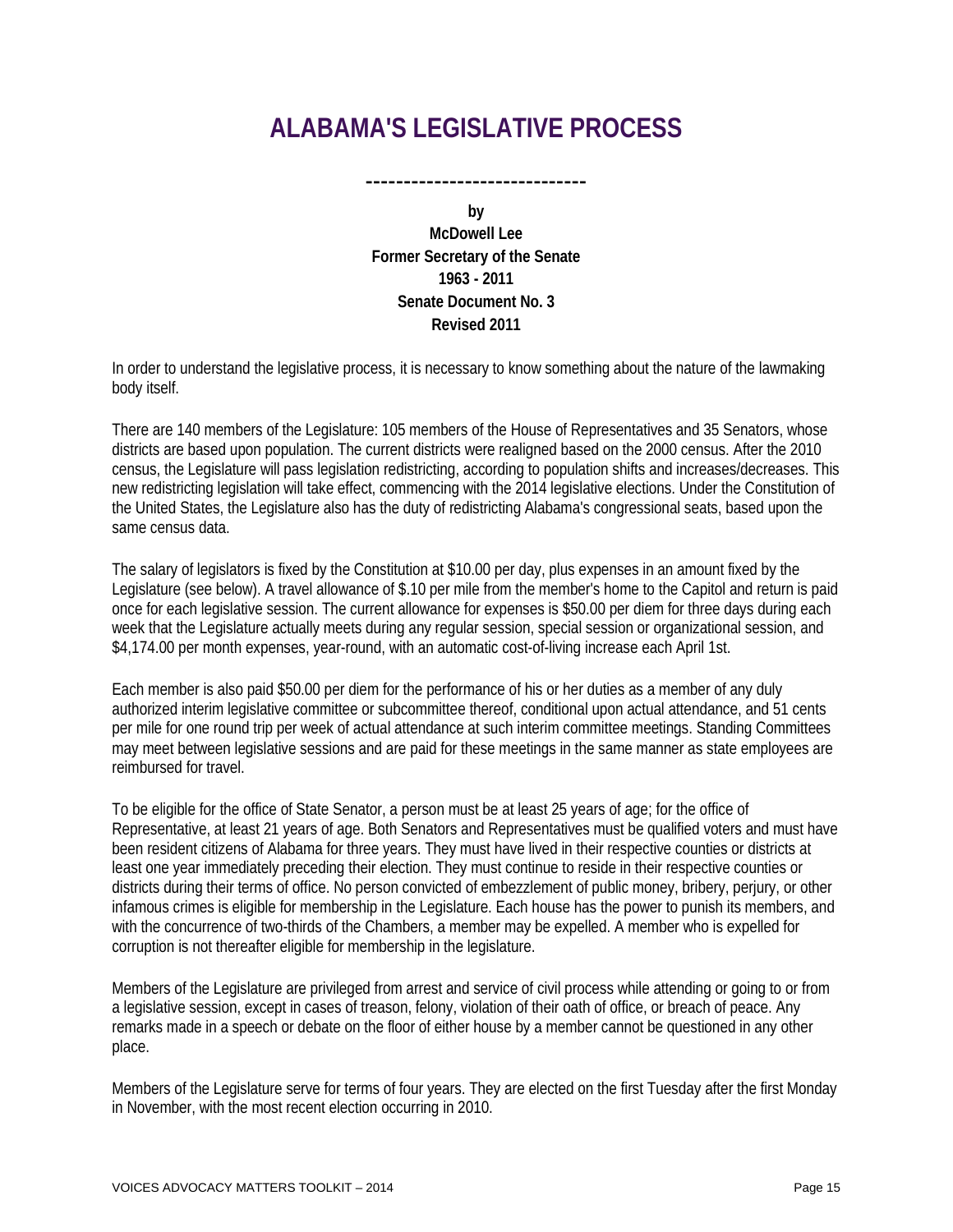The office of legislator is unique in that the term begins on the day after the election and expires on the day after the election four years later. The terms of Constitutional Officers such as Governor, Lieutenant Governor, Secretary of State, etc. begin and end in the month of January.

Because the terms of all members of the Legislature begin and end at the same time, the newly elected and reelected members must reorganize the Legislature every four years soon after their election. This is done in what is known as "organizational" sessions. These sessions begin on the second Tuesday in January following the election of members of the Legislature, and are limited to ten consecutive calendar days. No business can be transacted at this session except the organization of the Legislature, the election of officers, the appointment of standing and interim committees, the determination of contested elections, and the canvassing of election returns.

At these organizational sessions, each house of the Legislature chooses its officers and adopts its rules of procedure; appoints the members of the various "standing" committees, or committees of the Legislature established to perform certain duties for the entire four-year term of the Legislature. The Lieutenant Governor is the President and Presiding Officer of the Senate. The Senate selects one of its members to preside in the event the Lieutenant Governor is absent at any time. This member is called the "President Pro Tempore", or temporary president. Other officers and employees are elected and appointed for each house; in the Senate, they are Secretary of the Senate, Assistant Secretary of the Senate, and other personnel as deemed necessary.

The Legislature convenes in regular annual sessions on the first Tuesday in February, except (1) in the first year of the four-year term, when the session will begin on the first Tuesday in March, and (2) in the last year of a four-year term, when the session will begin on the second Tuesday in January. The length of the regular session is limited to 30 meeting days within a period of 105 calendar days. There are usually two meeting or "legislative" days per week, with other days devoted to committee meetings. Special sessions of the Legislature may be called by the Governor, with the Proclamation listing the subjects which the Governor wishes considered. These sessions are limited to 12 legislative days within a 30 calendar day span. In a regular session, bills may be enacted on any subject. In a special session, legislation must be enacted only on those subjects which the Governor announces in his proclamation or "call." Anything not in the "call" requires a two-thirds vote of each house to be enacted.

The Constitution provides that no law shall be passed except by a bill, which is a proposed law written out in the proper form. When approved by the legislative body and the Governor, the bill becomes an act. The lawmaking process begins with the introduction of the bill in either the House of Representatives or the Senate. Bills may be introduced in either house, with one limitation---bills which increase or decrease revenue must originate in the House of Representatives.

The order of business in each house provides a time for the introduction of bills. In order to give the people of a particular locality advance notice of the intent to introduce a bill affecting that locality, the Constitution provides that local and special bills (that is, those bills which apply to a particular named locality) must be advertised in a newspaper published in the county affected (or posted if there is no newspaper) for four consecutive weeks before introduction. Documentary proof that this notice has been provided is required before a local or special bill may be introduced. This process is known as Notice and Proof.

Bills are assigned consecutive numbers, as introduced, to facilitate identification. No bill can become an act until it has been read on three separate days in each house. Upon introduction, a bill is usually read by title only, constituting the first reading of the bill. Because a bill is usually read by title only, it is important that the title give the members notice of the subject matter contained in the bill.

All legislative bodies operate mainly through committees in doing their work of considering bills. Committee action is probably the most important phase of the legislative process. The framers of the present Constitution of Alabama were conscious of the importance of the committee system, and inserted a provision in the Constitution stipulating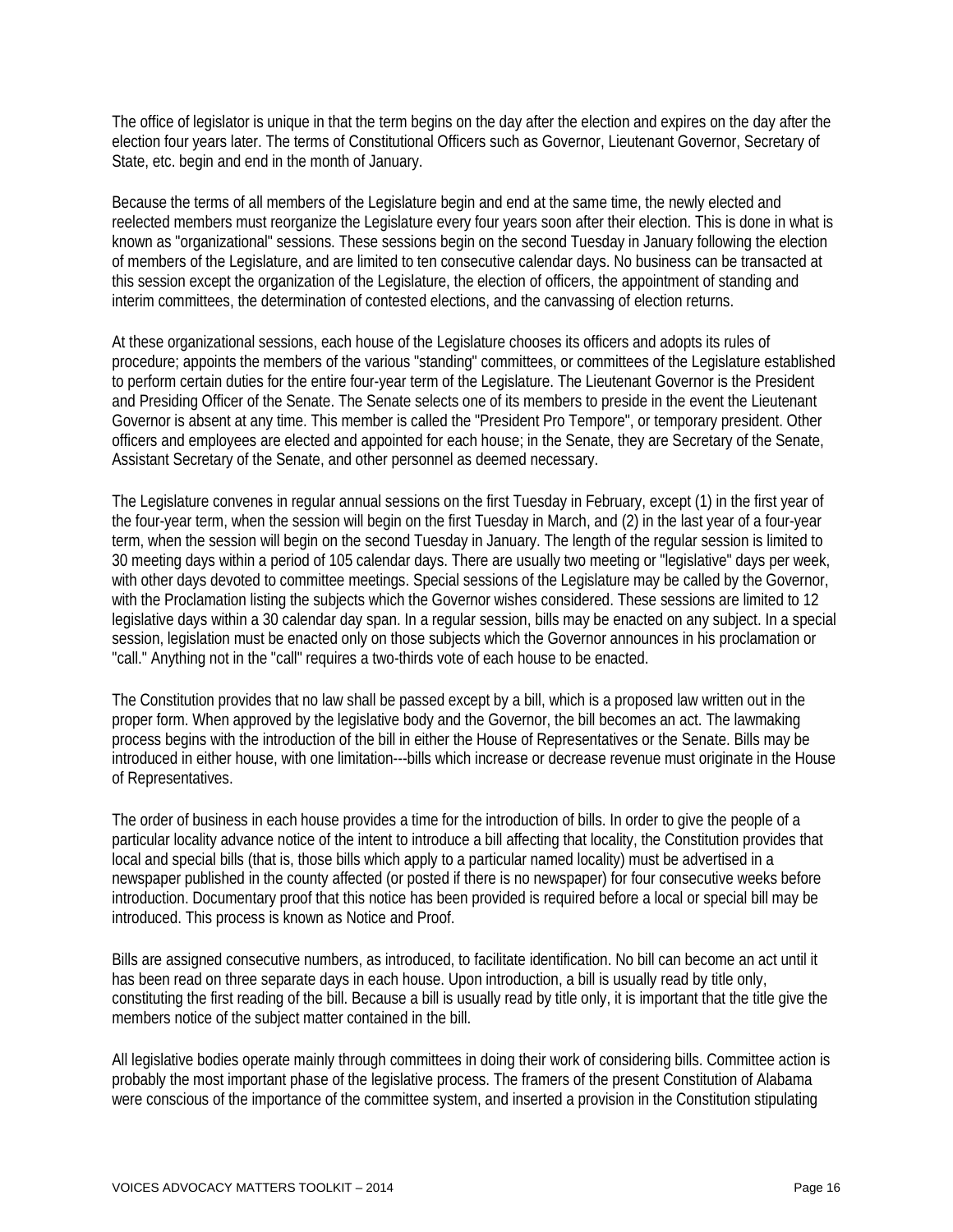that no bill may be enacted into law until it has been referred to, acted upon by, and returned from, a standing committee in each house. Reference to committee immediately follows the first reading of the bill. Bills are referred to committees by the Lieutenant Governor and the President Pro Tempore in the Senate, and by the Speaker in the House of Representatives.

The Constitution states that each house shall determine the number of committees and the numbers vary from quadrennium to quadrennium. Each is set up to consider bills relating to a particular subject of legislation. A bill dealing with health matters, for example, would be referred in both houses to the committee on health; a bill dealing with schools would be referred to the committees on education. Other committees deal with such subjects as business and labor, public welfare, conservation, agriculture, governmental affairs, local legislation, etc.

Standing committees are charged with the important responsibility of examining bills and recommending action to the Senate or House. Usually on days when the Legislature is not in session, the committees of each house meet and consider the bills that have been referred to them to decide if the assigned bills should be reported for a second reading.

For most bills, the recommendations of the committee are followed, although either house is free to accept or reject the action of the committee. Bills reported favorably by a committee are placed on the regular calendar.

After a committee has completed work on a bill, it reports the bill to the house during the reports of committees in the daily order of business. Reported bills are immediately given a second reading. The houses do not vote on a bill at the time it is reported; however, reported bills are given a second reading and are placed on the calendar for the next legislative day. This second reading is made by title only. Local bills concerning environmental issues affecting more than one political subdivision of the state are given a second reading when reported from the local legislation committee and re-referred to a standing committee where they are then considered as a general bill. Bills concerning gambling are also re-referred when reported from the local legislation committee but they continue to be treated as local bills. When reported from the second committee, these bills are referred to the calendar and do not require another second reading.

The regular calendar is a list of bills that have been favorably reported from committee and are ready for consideration by the membership of the entire house.

Bills are listed on the calendar by number, sponsor, and title, in the order in which they are reported from committee. They must be considered for a third reading in that order unless action is taken to consider a bill out of order. Important bills are brought to the top of the calendar by special orders or by suspending the rules. To become effective, the Resolution setting Special Orders must be adopted by a majority vote of the house. These Special Orders are recommended by the Rules Committee of each house. The Rules Committee is not restricted to making its report during the Call of Committees and can report at any time. This enables the committee, especially toward the end of the session, to determine the order of business for the house. This power makes the Rules Committee one of the most influential of the legislative committees.

Any bill, which affects state funding more than \$1,000, involving expenditure or collection of revenue must have a fiscal note. Fiscal Notes are prepared by the Legislative Fiscal Office and signed by the chairman of the committee reporting the bill. They must contain projected increases or decreases to state revenue in the event the bill becomes law.

Regardless of how a bill is reached on the calendar, when the bill is considered and adopted, this is called a third reading. It is at the third reading of the bill that the whole house gives consideration to the bill's passage. At this time, the bill may be studied in detail, debated, amended, and read at length before final passage.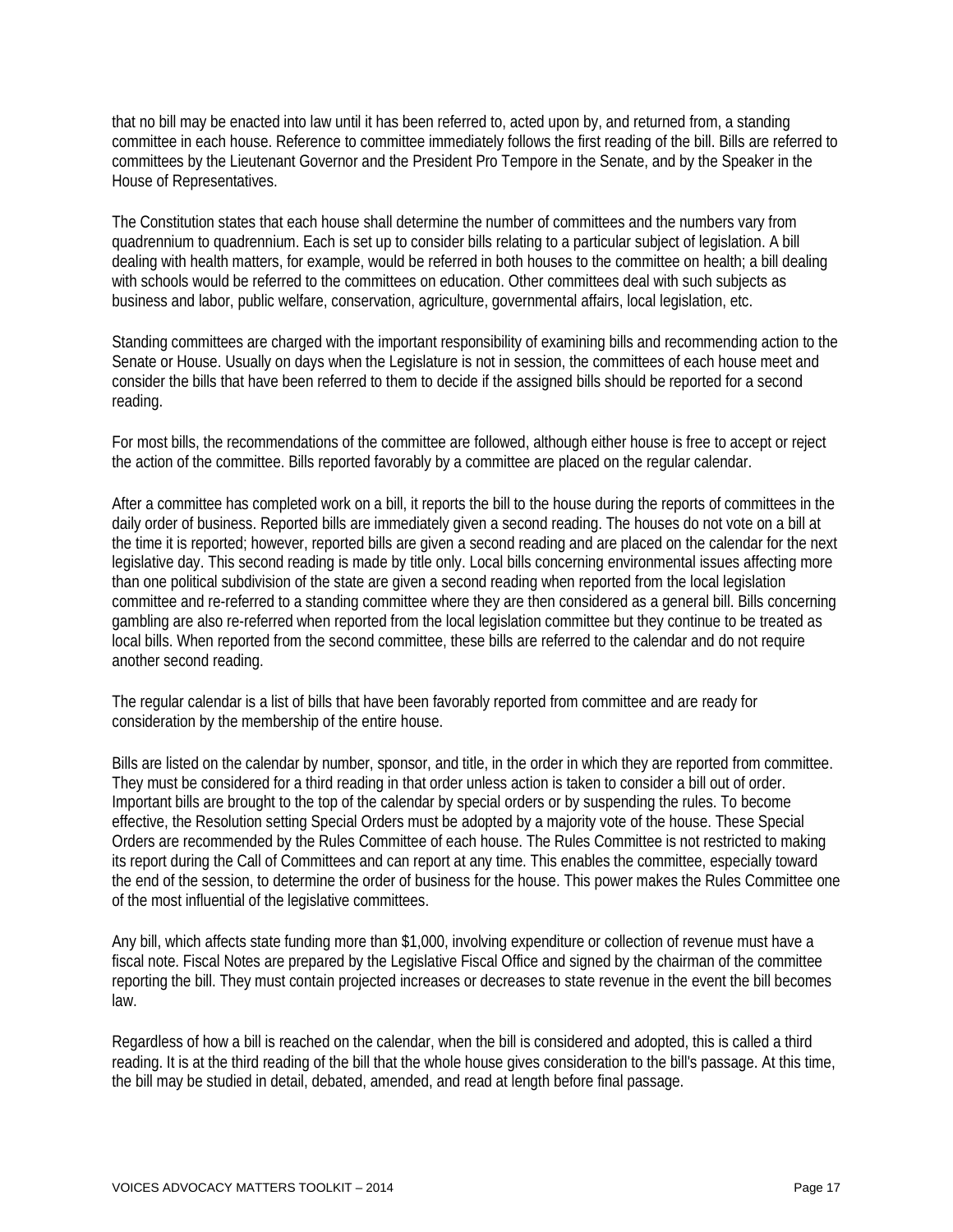After the bill has been discussed, each member casts his/her vote as his/her name is called alphabetically. The Senate is rather small, and voting may be done effectively in that house by manual roll call. The membership of the House is three times larger than that of the Senate, and individual voice votes would require a great deal of time. For this reason, an electronic voting machine is utilized in the House of Representatives. The House members vote by pushing buttons on their desks, and their votes are registered by colored lights which flash on a board in the front of the chamber. The board contains all of their names and shows how each member voted. The votes are electronically recorded in both houses.

If a majority of the members who are present and voting in each house vote against the bill, it has failed passage. If the majority vote for the bill, it is recorded as passed. If amendments are adopted, the bill is sent to the Enrolling and Engrossing Department of that house for engrossment. Engrossment is the process of incorporating amendments into the bill before transmittal to the second house.

A bill that is passed in one house is transmitted, along with a formal message, to the other house. Such messages are always in order and are read (in the second house) at any suitable pause in business. After the message is read, the bill receives its first reading, by title only, and is referred to committee. In the second house, a bill must pass successfully through the same steps of procedure as in the first house. If the second house passes the bill without amendment, the bill is sent back to the house of origin and is ready for enrollment. If the bill is not reported from committee or is not considered by the full house, the bill is dead. However, the second house may amend the bill and pass it as amended. Since a bill must pass both houses in the same form, the bill with amendment is sent back to the house of origin for consideration of the amendment.

The house of origin, upon return of its amended bill, may take any one of several courses of action. It may concur in the amendment by the adoption of a motion to that effect; then the bill, having been passed by both houses in identical form, is ready for enrollment. Another possibility is that the house of origin may adopt a motion to nonconcur in the amendment and the bill dies. Finally, the house of origin may refuse to accept the amendment but request that a conference committee be appointed. The other house usually agrees to the request, and the presiding officer of each house appoints members to the conference committee.

A conference committee meets and discusses the points of difference between the two houses and tries to reach an agreement on the bill. If an agreement is reached and if both houses adopt the conference committee report, the bill is finally passed. If either house refuses to adopt the report of the conference committee, a motion may be made for further conference. If a conference committee is unable to reach an agreement, it may be discharged, and a new conference committee may be appointed. Some highly controversial bills may be referred to several different conference committees. If an agreement is never reached in conference, the bill is lost.

When a bill has passed both houses in identical form, it is enrolled (prepared in final form for transmittal to the Governor). The enrolled copy is the official bill, which, after it becomes law, is kept by the Secretary of State for reference in the event of any dispute as to its exact language. After a bill has been enrolled, it is sent back to the house of origin, where it must be read again (unless this reading is dispensed with by a two-thirds vote), and signed by the presiding officer in the presence of the members. The bill is then sent to the other house where the presiding officer in the presence of all the members of that house also signs it. The bill is then ready for transmittal to the Governor.

When the bill reaches the Governor, he may sign it and thus complete its enactment into law.

If the Governor disapproves the bill, he may veto it, in which event he must return it to the house in which it originated with a message explaining his objections and suggesting amendments which will remove such objections, if it is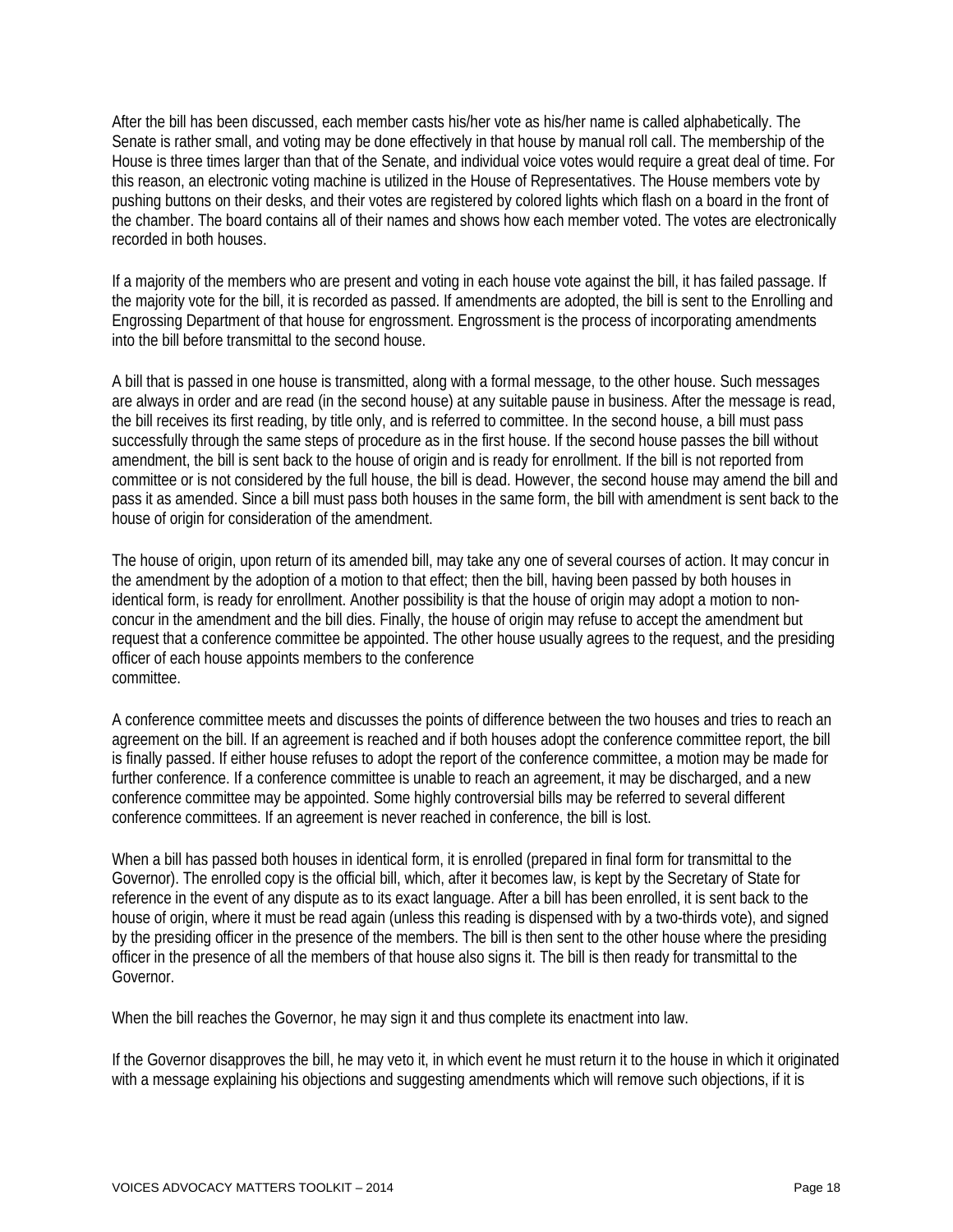possible to do so by amendment. The bill is then reconsidered, and if a majority of the members elected to both houses agrees to the executive amendments, it is returned to the Governor, as he revised it, for his signature.

If a majority of the members elected to each house approve a vetoed bill as the Legislature passed it, it becomes a law notwithstanding the Governor's veto.

If the Governor fails to return a bill to the house in which is originated within six days after it was presented to him (Sundays excepted), it becomes a law without his signature, unless the return was prevented by recess. In that case the bill must be returned within two days after the Legislature reassembles or it becomes a law without the Governor's signature.

Bills that reach the Governor less than five days before the end of the session may be approved by him within ten days after adjournment. Bills not approved within that time do not become law. This is known as a "pocket veto". It is the most conclusive form of veto, for the Legislature, having adjourned, has no chance to reconsider the vetoed measure.

Alabama is one of the states in which the Governor has the power to accept or reject any particular item of an appropriation bill without vetoing the entire bill. In this event, only the vetoed item of the appropriation bill is returned to the house of origin for reconsideration by the Legislature. The remainder of the bill becomes law.

Sometimes what the Legislature wishes to accomplish cannot be done simply by the passage of a bill but requires amending the Constitution. The bill or joint resolution is drafted to propose an appropriate amendment to the Constitution. Such a bill or joint resolution is introduced in the same manner as other bills and resolutions and follows the course of ordinary bills, except that it must be read at length on three different days in each house; it must be passed in each house by a three-fifths vote of all the members elected; and it does not require the approval of the Governor. A constitutional amendment proposed by the Legislature bypasses the Governor and is deposited directly with the Secretary of State. It is then submitted to the voters of the state at an election (the time of which is fixed by the Legislature) held not less than three months after adjournment of the session in which the amendment is proposed. The Governor announces the election by proclamation, and the proposed amendment and notice of the election must be published in every county for four successive weeks before the election. If a majority of those who vote at the election favor the amendment, it becomes a part of the Constitution. The result of the election is announced by proclamation of the Governor.

One of the common misconceptions about the Legislature is that the members work only for the two or perhaps three days which the Legislature meets each week. People usually visit the Legislature on a day when the houses are in session, and wonder how it ever gets anything done in view of the apparently confused, disorganized picture presented by the legislators on the floor. What people fail to realize is that most of the work of the Legislature is done by committees. Actually, they are the backbone of the legislative process. Behind every bill of general importance considered on the floor of each house, lies many hours of careful work by the members of the standing committee to which the bill was referred. The Legislature as a whole relies on its committees to dispose of the frivolous, dangerous, or less important measures and to report out only those bills deserving the consideration of the entire house.

By working through standing committees, the legislature can have each bill considered by a group of members who have special knowledge of the content. Some members of the Legislature have expert knowledge of particular subjects of legislation, and these members are usually placed on committees to take full advantage of this specialized knowledge. For this reason, the Legislature usually accepts the recommendations of the standing committees. As has been noted, however, the Legislature does not completely abdicate its responsibility for the careful consideration of pending bills. If the need arises, the members of either house can force a committee to take action on a bill, or they can ignore the committee's recommendations.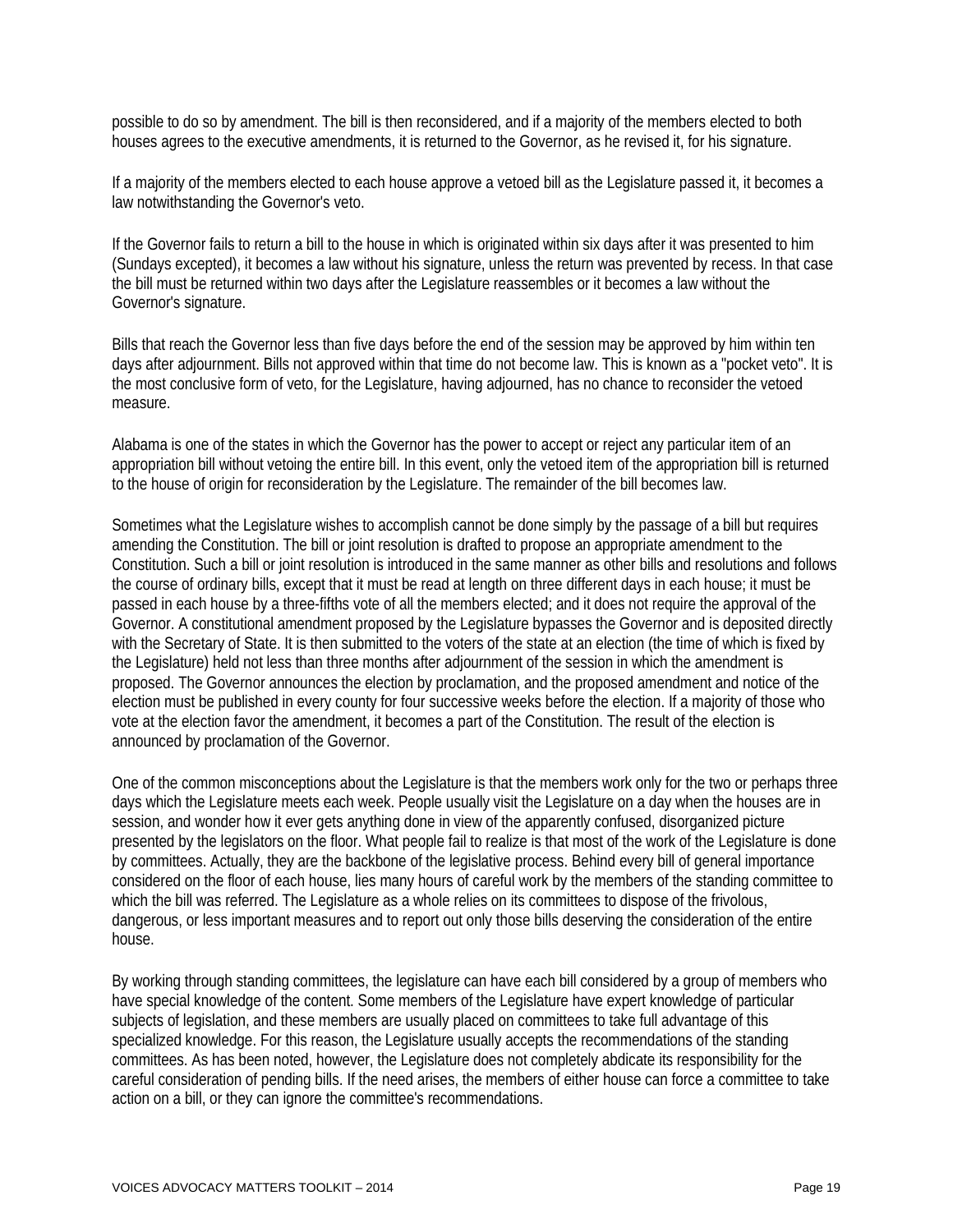A great deal of legislative work is performed by interim committees, or committees which are appointed to consider important subjects of legislation between the sessions of the Legislature. Interim committees are composed of members of both houses, and they meet to consider special problems that the Legislature thinks should be studied carefully before a bill is drafted for introduction.

In addition, most states, including Alabama, have a Legislative Council. This is a permanent or continuing interim committee, composed as follows: From the Senate, the Lieutenant Governor and President Pro-Tempore, the Chairmen of Finance and Taxation, Rules, Judiciary, and Governmental Affairs, and six Senators elected by the Senate; From the House of Representatives, the Speaker and Speaker Pro-Tempore, the Chairmen of Ways and Means, Rules, Judiciary, and Local Government, and six Representatives elected by the House. Also serving are the majority and minority leaders of each house. The Legislative Council meets at least quarterly to consider problems for which legislation may be needed and to make recommendations for the next legislative session. A number of significant statutes have been placed on the books as a result of the Council's activity.

There are two state agencies that are indispensable to the work of the Legislature: The Legislative Reference Service (LRS) and the Legislative Fiscal Office (LFO). LRS is the bill drafting and legal research arm of the Legislature, and LFO prepares bills and a statement of the fiscal impact on the state for each bill that is considered by the two houses. Legislators rely on these two agencies for their expert assistance.

Twentieth century technology is making itself felt in legislative halls through the use of computers. In Alabama, legislative information is updated daily, and the current status of any piece of legislation can be retrieved in a matter of minutes. Both houses of the Legislature print their own calendars and various status reports are available, both for use by the members and staff and for the public. Legislators have laptop computers where they can access the latest information on pending matters.

In summation, the legislative process may be aptly compared with the iceberg. What the casual observer sees of the legislative process, as he/she observes the Legislature in session, is comparable to the one-eighth of the iceberg that is visible above the water. The background work of studying problems requiring legislative solution is comparable to the submerged seven-eighths of the iceberg. It is not apparent on the surface, but it is there.

*This background work of study and research is probably the most important aspect of the legislative process. Its importance will increase even more as the problems of our society, with which the Legislature deals, grow ever more technical and complex.*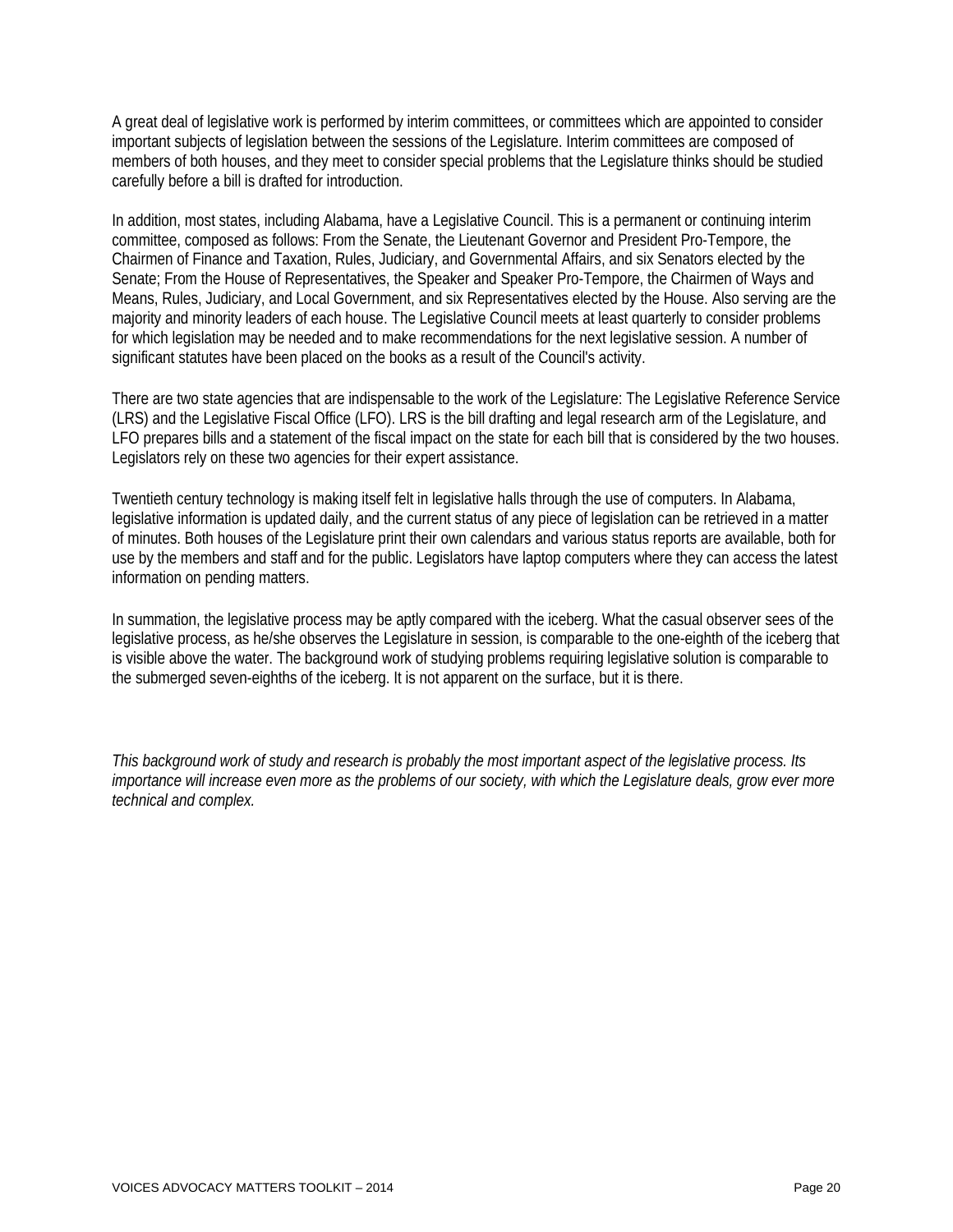# **THE ALABAMA LEGISLATURE**

## **PASSAGE OF A HOUSE BILL**

1. Introduction in the House, first reading, and referral to appropriate committee.

2. Committee hearings, discussion, etc. Bill may die in committee from lack of action or by vote.

3. Reported from committee, second reading, and placement on calendar.

4. Amendments, debate, third reading and vote on passage.

5. If bill passes, it is sent to the Senate. If not, bill may receive no further consideration, unless reconsidered.

6. First reading and referral to appropriate committee in the Senate.

7. Committee hearings, discussion, etc. Bill may die in committee from lack of action or by vote.

8. Reported from committee, second reading, and placement on calendar.

9. Amendment, debate, third reading and vote on passage. If it fails to pass, it may receive no further consideration, unless reconsidered.

10. If bill passes in identical form by both houses, it is returned to House, enrolled, signed by presiding officers of both bodies, and sent to the Governor.

10A. If bill passes with a Senate amendment and the House concurs, it is enrolled, signed by presiding officers of both bodies, and sent to the Governor.

10B. If bill passes with a Senate amendment and the House does not concur, bill may be sent to conference committee composed of members of both bodies.

11. If conference committee agrees to a compromise, report of conference committee is sent to both bodies. If not, bill dies from lack of action or another conference committee may be appointed to try to resolve differences.

12. If both bodies accept compromise, bill is enrolled, signed by the presiding officers of both bodies, and sent to the Governor.

#### 13. BILL BECOMES LAW:

(a) If Governor signs;

(b) If Governor fails to sign while Legislature is in session, as provided by the Constitution; or

(c) If, having been vetoed by Governor, it is repassed by a majority vote of both bodies. If not repassed, bill is dead.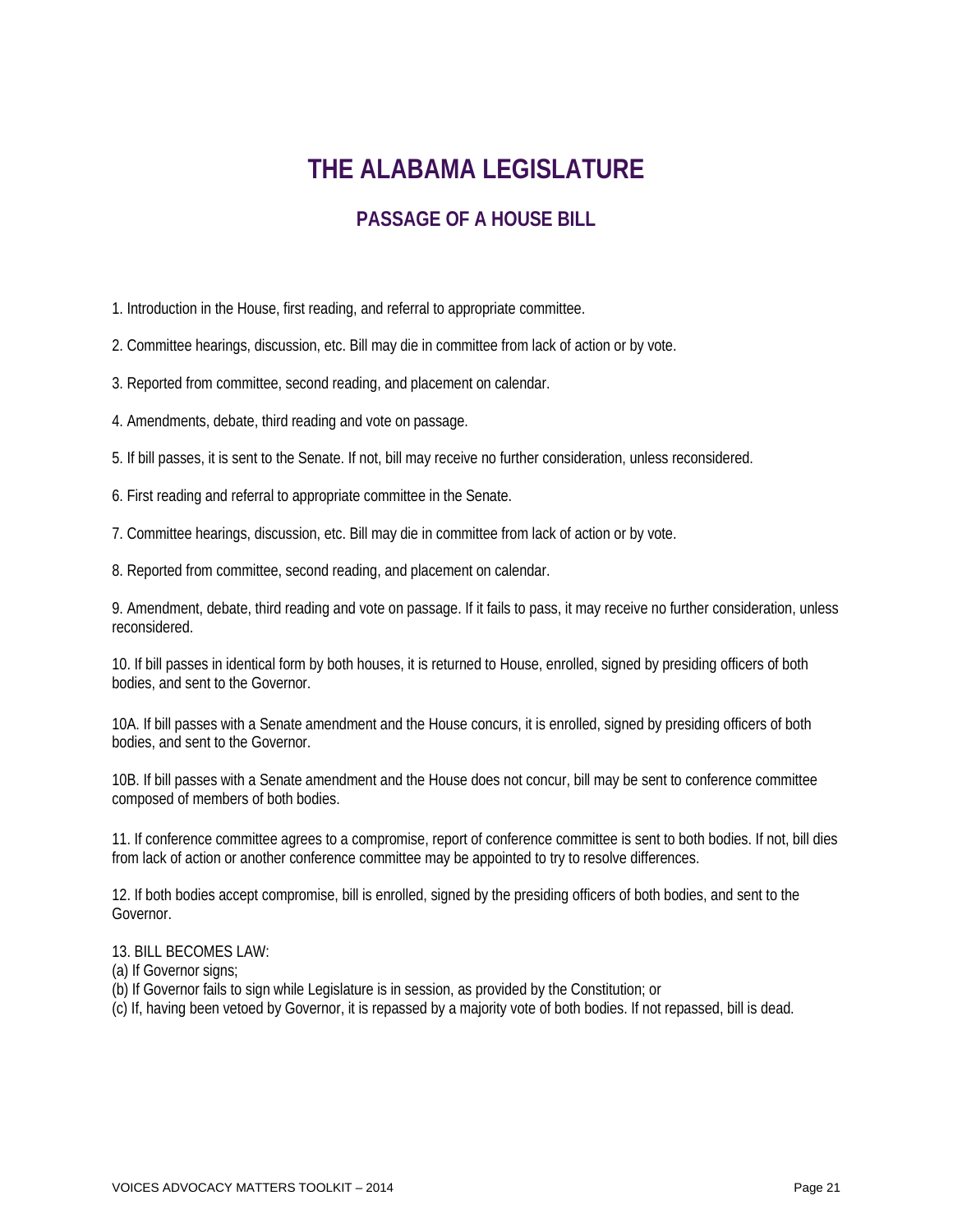# **THE ALABAMA LEGISLATURE**

## **PASSAGE OF A SENATE BILL**

1. Introduction in the Senate, first reading, and referral to appropriate committee.

2. Committee hearings, discussion, etc. Bill may die in committee from lack of action or by vote.

3. Reported from committee, second reading, and placement on calendar.

4. Amendments, debate, third reading and vote on passage.

5. If bill passes, it is sent to the House of Representatives. If not, bill may receive no further consideration, unless reconsidered.

6. First reading and referral to appropriate committee in the House.

7. Committee hearings, discussion, etc. Bill may die in committee from lack of action or by vote.

8. Reported from committee, second reading, and placement on calendar.

9. Amendment, debate, third reading and vote on passage. If it fails to pass, it may receive no further consideration, unless reconsidered.

10. If bill passes in identical form by both houses, it is returned to Senate, enrolled, signed by presiding officers of both bodies, and sent to the Governor.

10A. If bill passes with a House amendment and the Senate concurs, it is enrolled, signed by presiding officers of both bodies, and sent to the Governor.

10B. If bill passes with a House amendment and the Senate does not concur, bill may be sent to conference committee composed of members of both bodies.

11. If conference committee agrees to a compromise, report of conference committee is sent to both bodies. If not, bill dies from lack of action or another conference committee may be appointed to try to resolve differences.

12. If both bodies accept compromise, bill is enrolled, signed by the presiding officers of both bodies, and sent to the Governor.

13. BILL BECOMES LAW:

- (a) If Governor signs;
- (b) If Governor fails to sign while Legislature is in session, as provided by the Constitution; or
- (c) If, having been vetoed by Governor, it is repassed by a majority vote of both bodies. If not repassed, bill is dead.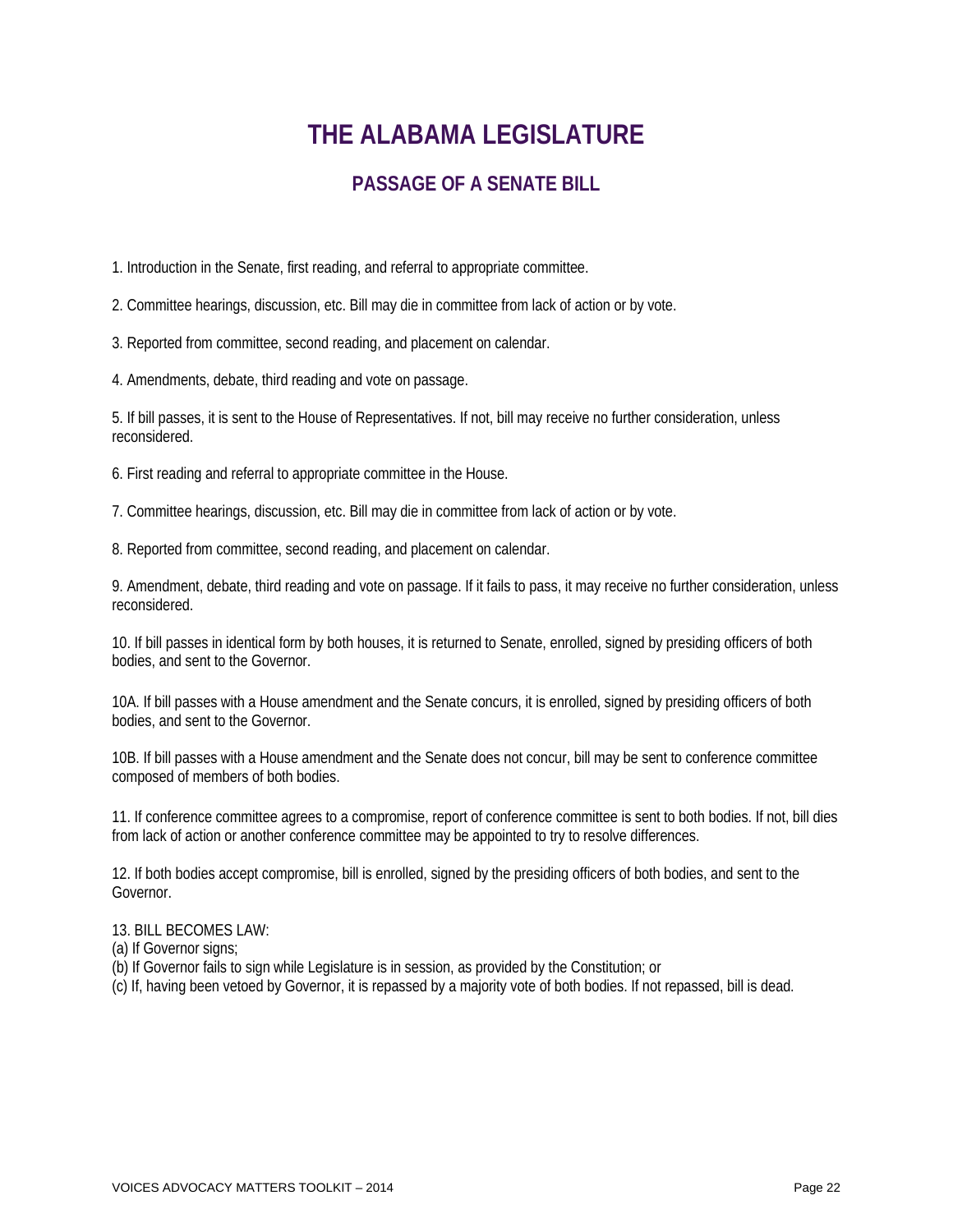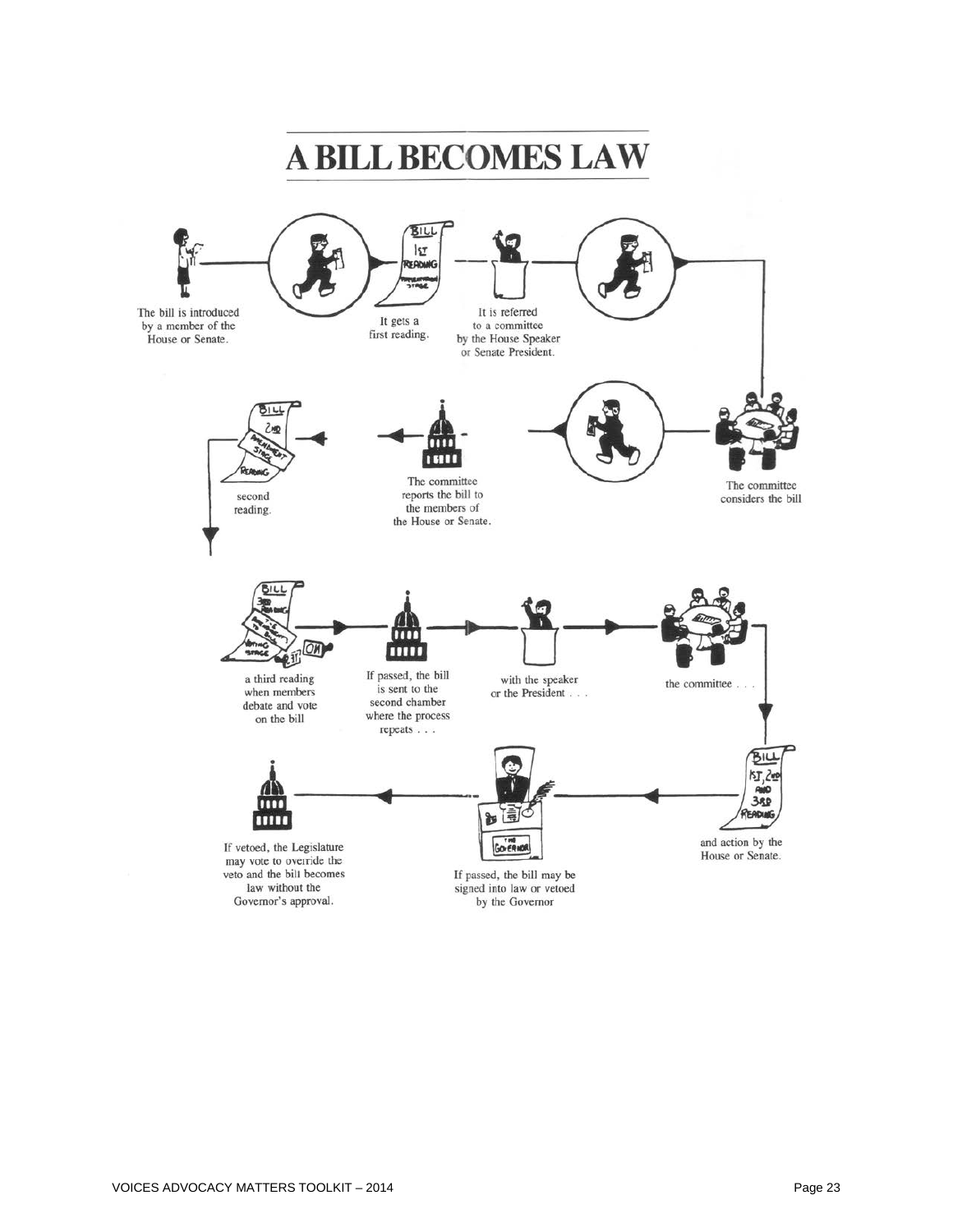# **VISITING THE ALABAMA STATE HOUSE**

#### **Legislative Schedule:**

The Alabama Legislature meets in annual Regular Sessions, each of which can consist of no more than 30 Legislative (meeting) days, within a 105 calendar day period. By statute, the dates for convening of annual sessions, for each year of a quadrennium (4-year period), are as follows (all times, Noon):

1st Year: 1st Tuesday in March 2nd Year: First Tuesday in February 3rd Year: First Tuesday in February 4th Year: 2nd Tuesday in January

(For example, the 2011 Regular Session was the first such regular session held in the new quadrennium, elections having been held in November 2010.)

Special Sessions may be called at any time, by the Governor, for emergency or extraordinary reasons. Special Sessions can consist of no more than 12 Legislative (meeting) days, within a 30 calendar day period. In his/her Proclamation, calling the Legislature into such session, the Governor will state the date and time for convening of such session.

#### **Meeting Days:**

Once in session, whether Regular or Special, the Legislature regulates its own schedule of meeting days and times for convening. Normally, the schedule of a Regular Session consists of Legislative (meeting) days on Tuesdays and Thursdays, with Committee meetings held on Wednesdays. However, please note, that this schedule can change from week to week, and that Committees may meet on Tuesdays and Thursdays, while their respective body is not in actual session.

Therefore, before planning a trip to see the Legislature in session please be sure of its planned meeting days and times of convening. You may do this by calling the Senate, at (334) 242-7800, and the House of Representatives, at (334) 242-7600. After hours, you may call these numbers to receive a recorded message, stating the day and time each body will next meet.

#### **Alabama State House:**

The Alabama Legislature is housed in the Alabama State House, originally built as the State Highway Department Building. The Legislature met in the State Capitol, 1851-1985, at which time complete renovation and restoration of the Capitol began, and the legislature began convening in the State House.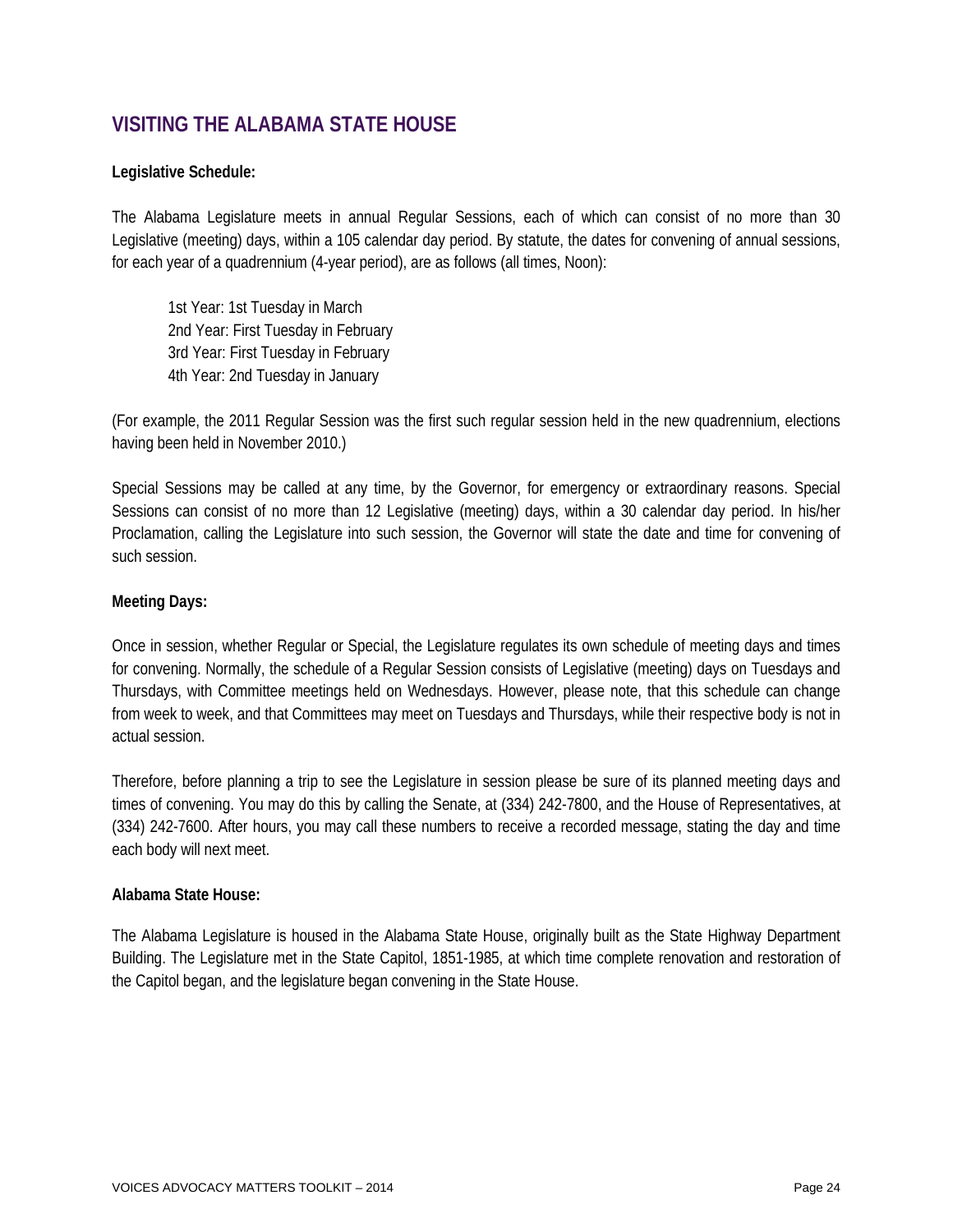#### **Address & Occupants:**

The Alabama State House is located at [11 South Union Street](http://www.legislature.state.al.us/misc/visitorsguide/downtownmap.html) in Montgomery, behind the historic State Capitol.

The State House provides office spaces for the following:

- Alabama State Senate (7th Floor)
- Secretary of the Senate & Senate Staff (7th Floor)
- Senate Gallery (8th Floor)
- Senate Committee Meeting Rooms (6th & 7th Floors)
- Lt. Governor (7th Floor)
- $\bullet$  House of Representatives ( $4<sup>th</sup>$ , 5th & 6th Floors)
- Clerk of the House & House Staff (5th Floor)
- House Gallery (6th Floor)
- House Committee Meeting Rooms (6th Floor)
- Speaker of the House (5th Floor)
- Legislative Reference Service (6th Floor)
- Legislative Fiscal Office (6th Floor)
- Legislative Reapportionment Office (8th Floor)
- Joint Briefing Room (8th Floor)
- Governor's Legislative Office (2nd Floor)
- State Budget Office (2nd Floor)
- Attorney General (3rd & 4th Floors)

#### **Parking**:

Parking in the Capitol Complex is extremely limited, particularly during Legislative sessions. There is metered parking on most streets in the complex, operated and controlled by the City of Montgomery. Please note that meters have a two-hour maximum and that re-feeding of meters is prohibited by the Montgomery Police Department. The City of Montgomery currently assesses a \$10.00 fine for each citation given for vehicles parked at expired meters. The State of Alabama offers free public parking at Crampton Bowl, three blocks east of the State House at 1022 Madison Avenue.

The State of Alabama offers handicapped parking, in keeping with the Americans with Disabilities Act (ADA), on the Washington Avenue side of the State House.

#### **State House Hours & Access:**

Legislative office hours are 8:00 a.m. - 5:00 p.m., Monday through Friday. During Legislative sessions, evening hours are extended if either of the two houses of the Legislature is still in session. Access to the State House is provided during any hour that the Legislature is in session.

Visitors to the State House should enter through the doors on Union Street. Disabled access is available through the Washington Avenue entrance. For security reasons, all other entrances are locked, and not accessible to the public. Visitors must sign in and receive a visitor's tag to wear while in the building.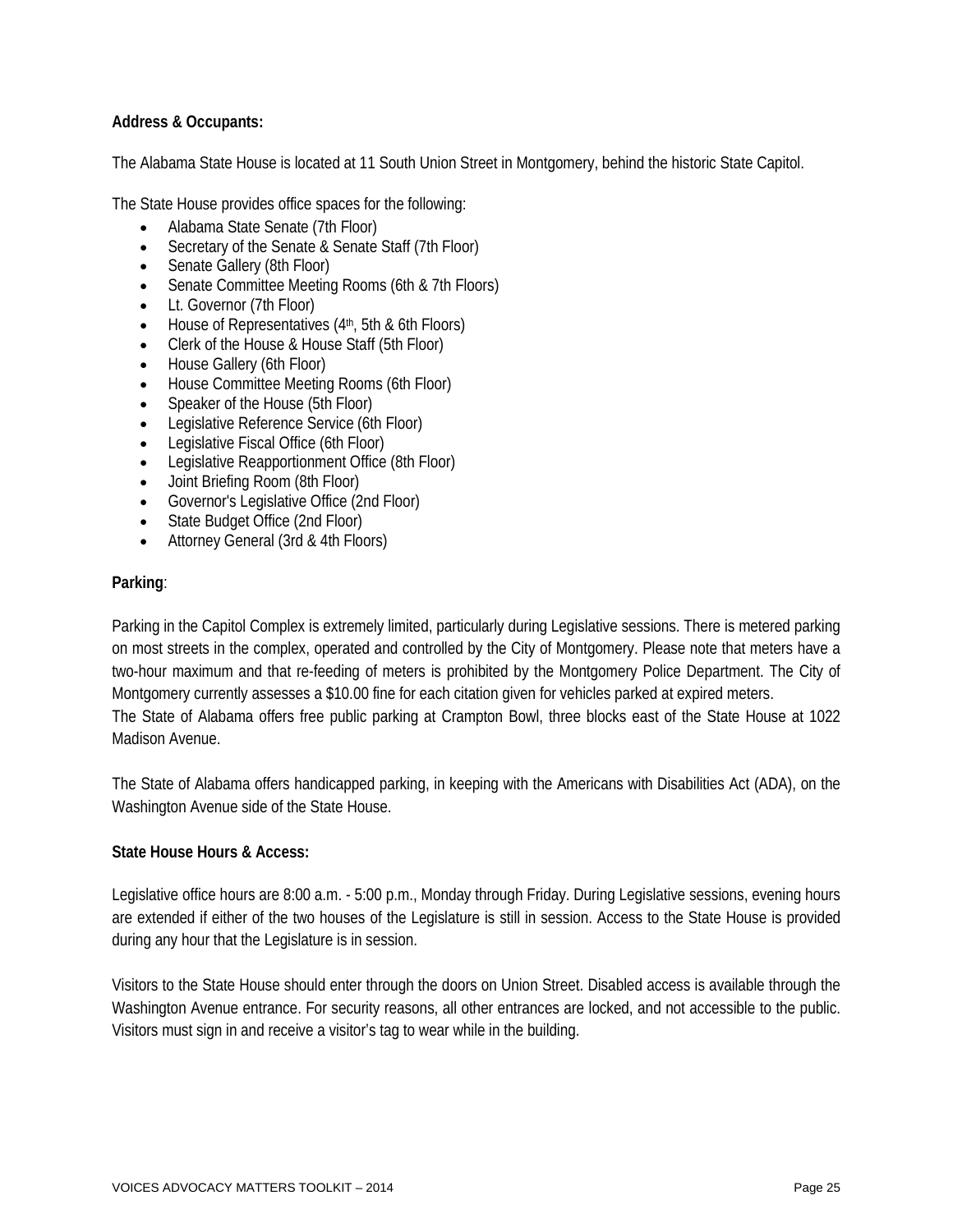Please be aware, that during a Legislative Session, all visitors to the State House must pass through metal detectors upon entrance. Security personnel will confiscate, and hold, all firearms, knives and any other weapons, until the visitor exits the building.

#### **Public Galleries:**

On Legislative (meeting) days, visitors may view the Senate and House of Representatives from their respective Galleries. The Gallery for the Senate is located on the 8th Floor of the State House; the Gallery for the House of Representatives is located on the 6th Floor. Visitors to the legislative Galleries are required to be seated, and may not stand for the purposes of viewing the proceedings below.

Please note, that Rules of Decorum prohibit the display of any sign, placard, banner or other visual device in the respective Galleries. In addition, no demonstrations, clapping, cheering, jeering, or other vocal or audible actions are permitted in the Galleries. Visitors also are prohibited from making any motion, designed to attract the attention of any legislator or legislators.

Legislative security personnel are stationed in the Galleries to maintain order.

Because of the ever-increasing number of visitors on Legislative days, it is not uncommon for the Galleries to be filled on certain days. No visitor will be allowed admittance to the Gallery, if all seats are taken. However, legislative security personnel may, from time to time, place a limit on the amount of time a group may spend in the Gallery, in an effort to allow other visitors admittance.

Each Gallery has a special, reserved section to accommodate persons in wheelchairs. Legislative security personnel will escort such persons to this area.

The Galleries are open during any hour that either of the two houses of the Alabama Legislature is in session.

#### **Committee Meetings:**

All meetings of the [House Standing Committees](http://www.legislature.state.al.us/house/housecommittees/housecommittees.html) and [Senate Standing Committees,](http://www.legislature.state.al.us/senate/senatecommittees/senatecommittees.html) held for the consideration of legislation, are open to the public. From time to time, public hearings are held on certain legislation, at which time individual citizens may testify before the committee holding such public hearing, either in support or opposition to the legislation under consideration. Please consult the [Joint Rules](http://www.legislature.state.al.us/misc/jointrules/jointrulesindex.html) for specific requirements governing public hearings. The public may witness, but not testify, at committee meetings during which legislation is being considered, but for which no public hearing is being held.

Visitors should note that most committee meeting rooms are very small, and do not accommodate large numbers of persons. The times of Standing Committee Meetings are posted on the 5th, 6th, and 7th floors of the State House.

#### **Meeting With Your Legislator:**

If you wish to meet with your Representative or Senator, on a Legislative Day, it is best to call ahead to make an appointment.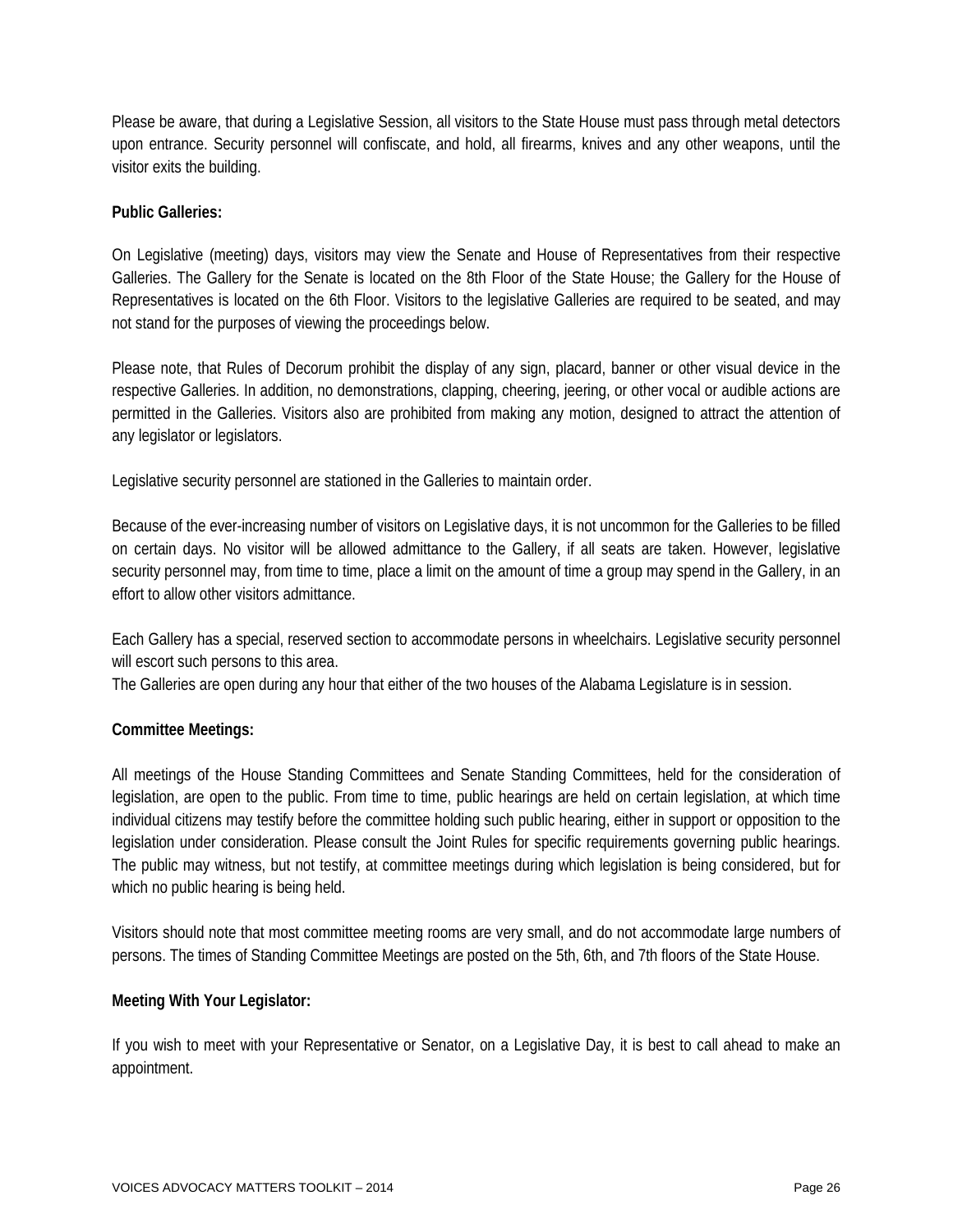#### **Tour Groups:**

Groups wishing to make special arrangements to tour the historic Capitol Complex, should contact their Representative or Senator as far in advance of their proposed visit as possible. Your Representative or Senator can assist you in making sure that your visit to the Capitol Complex is properly scheduled. Please note that tour groups, and individual visitors to the Capitol Complex, are most numerous in the Spring months.

#### **Legislative Information**

To find information on your legislator, visit [www.legislature.state.al.us](http://www.legislature.state.al.us/) or call Senate information at (334) 242-7800 or House of Representatives information at (334) 242-7600.

> **IMPORTANT PHONE NUMBERS (Area Code 334)**

| Senate Office             | 242-7800 |
|---------------------------|----------|
| House Office              | 242-7600 |
| Secretary of the Senate   | 242-7806 |
| Clerk of the House        | 242-7609 |
| Lt. Governor              | 242-7900 |
| Speaker of the House      | 242-7668 |
| Senate Bill Status        | 242-7826 |
| House Bill Status         | 242-7730 |
| Senate Public Information | 242-7836 |
| House Public Information  | 242-7730 |
| State House Tours         | 242-7096 |

#### **ELECTION INFORMATION**

For information regarding elections and registering to vote, please visit the Alabama Secretary of State's website at: http://www.sos.state.al.us/Elections/Default.aspx

or call the Secretary of State's Election Division at 1-800-274-8683 or 334-242-7210.

**VOICES for Alabama's Children Post Office Box 4576 Montgomery, AL 36103-4576 334-213-2410** E-Mail: **[vfac@alavoices.org](mailto:vfac@alavoices.org)** Website: **www.alavoices.org**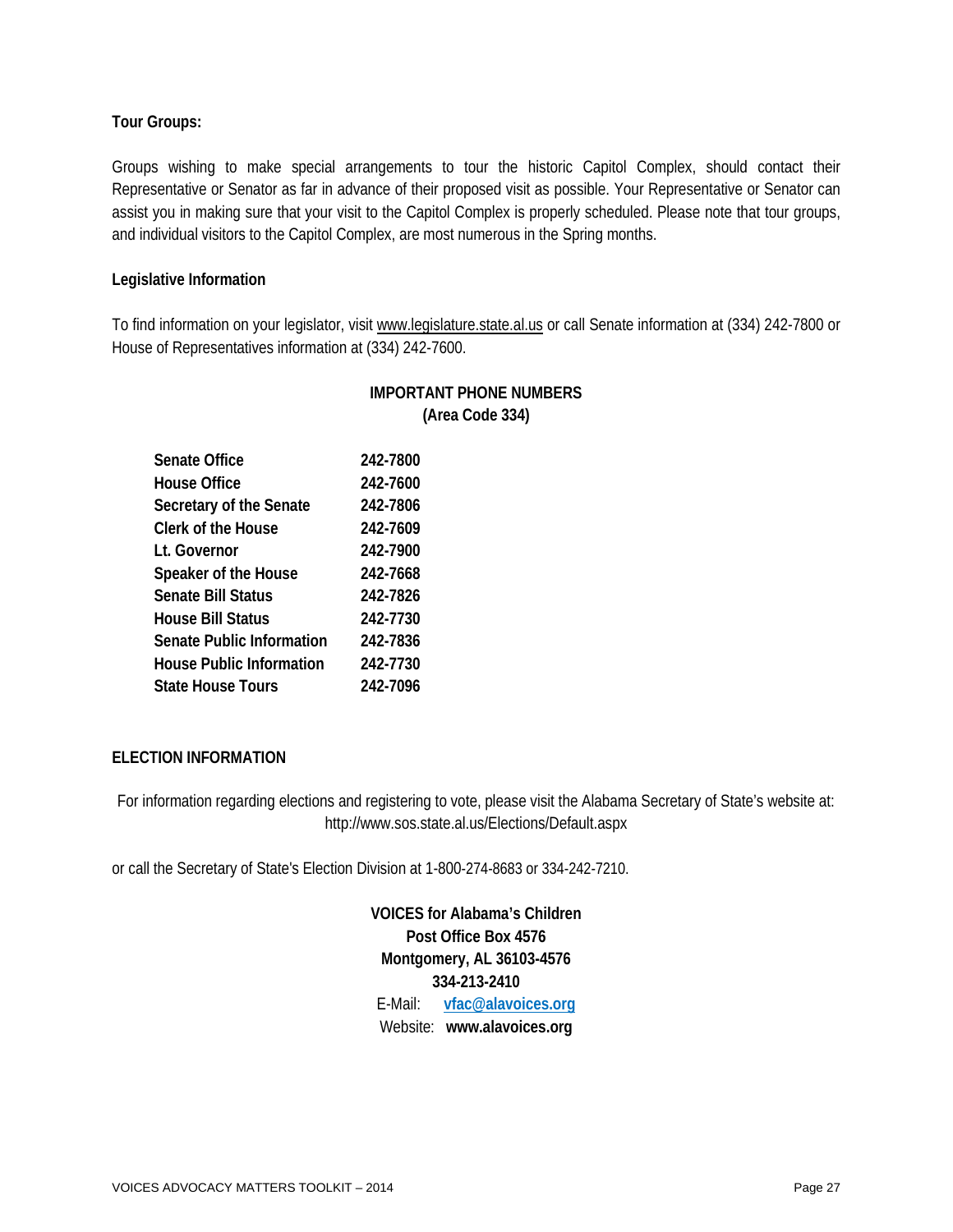#### **ADVOCACY DURING ELECTIONS**

*Our yards are adorned with candidate's signs and our televisions glow with political advertisements, which can only mean one thing:*

#### *Elections are not far away!*

*So what can you do as a child advocate? Advocating during an election year is not only important, but can also be easy. The following tips provide information on election year advocacy that will make a child advocate's work much easier and encourage others to get involved, as well.*

#### **Now is the time to get to know the candidates –**

While campaigning is a fast and furious time for candidates, they have even less time after they are elected. Many elected officials, especially state lawmakers, have a career or a job outside of their job as a lawmaker. Getting involved from the very beginning and getting to know your candidate now will 1) allow you to establish a strong and trusting relationship with them and 2) give you a clear idea about where they stand on issues affecting children. Working for a candidate during the campaign is the best way to get to them. Candidates need volunteers to work in their campaign offices, answer phones, go door-to-door with brochures, host meet-and-greet events in your neighborhood, and of course, donate financially. There are many ways to get involved and many opportunities to get to know your candidates.

#### **Candidates (elected officials) are people too –**

An elected official summed up his experience in running for public office by saying, "when you run for public office everything changes and people look at you differently – almost like you are no longer human." Candidates and elected officials are people too and much of their work is controlled by their human perceptions. They like to know that people care about them; not just what they can do for people in an official capacity. The old saying is true for candidates just as with other people – "people don't care how much you know until they know how much you care." Learning the personal interests of your candidate as well as his or her family and important events in their lives allow you to strengthen your relationship with them. Knowing your candidate on a personal level will strengthen your advocacy and will help you learn how to better approach that particular candidate after he or she is elected.

#### **Candidates are asking you to "hire" them -**

Although candidates are people too, they are asking you to hire them. They want your vote so that they can work for you by representing you in an official capacity. So, while it is important to get to know them on a personal level and to respect their official position, a child advocate should never be intimidated by a candidate, elected official or an official position.

#### **M** Stay vigilant to hold candidates (elected officials) accountable –

Candidates make many promises during a campaign. Some of those promises will be easily attainable while others will not be achieved for many years. It is the child advocate's job to track the voting records of those officials they elect. However, don't wait until a vote is over to communicate with your official. Communicate with them frequently. Then after they vote, if they vote in a favorable manner thank them, but if they do not, allow them the opportunity to explain. Officials will not always be able to vote in a favorable manner regarding your issues and it is important not to burn the bridges you have carefully constructed, however, they should not consistently vote unfavorably toward your issues either

#### *Remember this is the prime time for child advocates to be heard, so -*

#### **Inform yourself, Involve yourself and VOTE for our children's well-being!**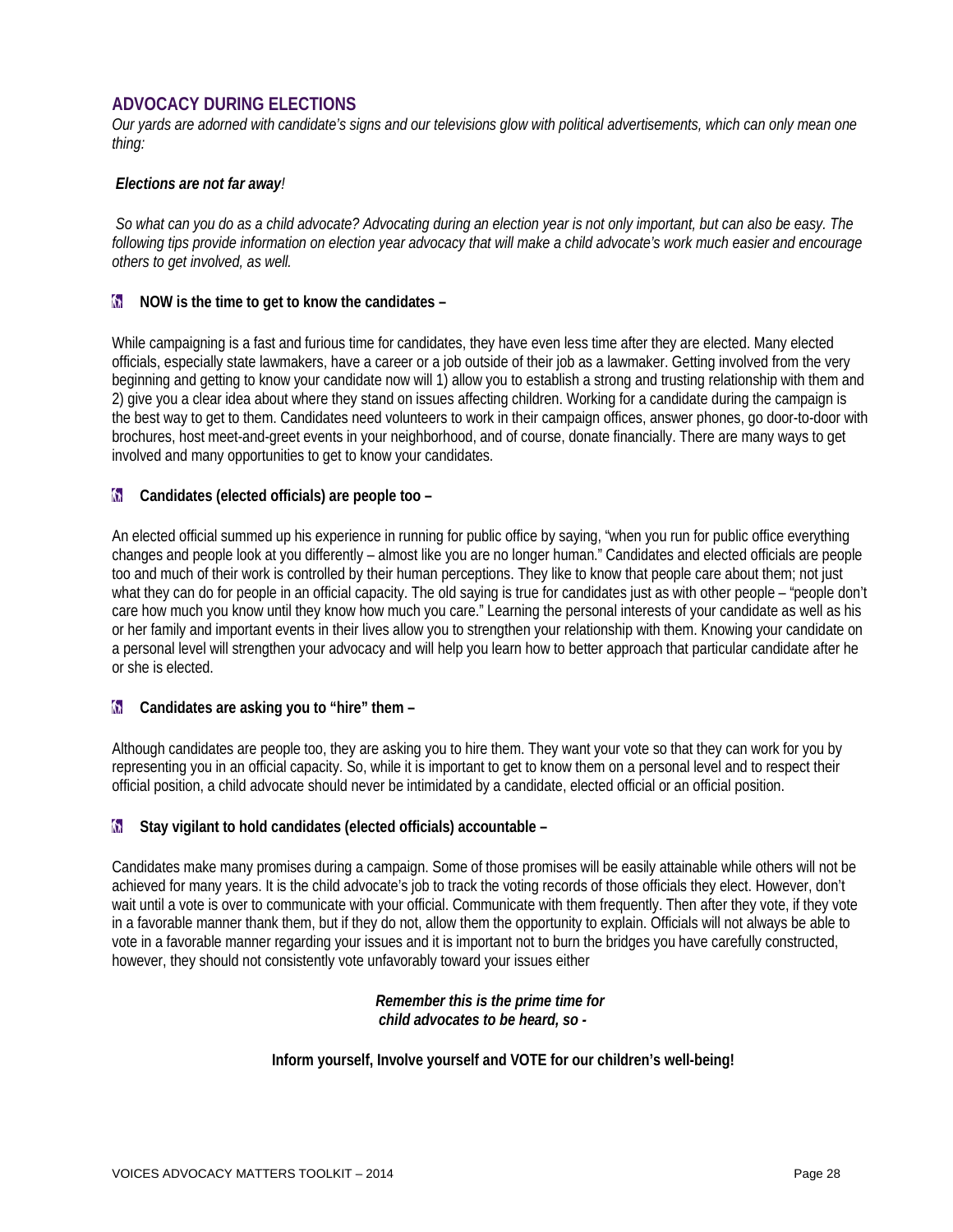#### **GLOSSARY OF LEGISLATIVE TERMS**

**ACT.** A bill which has passed both houses of the Legislature, been enrolled, certified, approved by the Governor or passed over the Governor's veto, or otherwise becomes law.

**ADJOURNMENT**. Termination of a legislative day upon the completion of business with the hour and day of the next meeting being set prior to adjournment.

**ADOPTION**. Approval or acceptance; usually applied to amendments, resolutions, and motions.

**AMENDMENT**. Any change proposed to be made to a bill or resolution by adding, substituting, or omitting.

**APPEAL**. A parliamentary procedure for challenging the decision of a presiding officer after a Point of Order is made regarding a ruling of the chair. In an appeal from the ruling of the chair, the body votes in the affirmative to sustain the ruling of the chair, and in the negative to support the appeal. If the required affirmative vote under the rules is met, the chair is sustained and the ruling stands. If the required affirmative vote under the rules is not met, the ruling is voided.

**APPORTIONMENT**. Establishment of legislative and senatorial districts from which legislators are elected.

**APPROPRIATION**. Allocation by law of state funds for various departments of government, state schools, and other specific uses. One of the prime responsibilities of the Legislature is this power to allocate, or appropriate, state moneys.

**APPROVAL BY THE GOVERNOR**. Signature of the Governor on a bill passed by the Legislature, whereupon the bill becomes an act. (Constitutional amendments do not require the Governor's signature).

**ARCHIVES**. Public records kept by the Secretary of State and later by the Department of Archives and History. These include copies of all measures considered at each session, journals, registers, and other legislative documents.

**BICAMERAL**. Consisting of two houses. All states have bicameral legislatures except Nebraska, which has only one house (unicameral).

**BILL**. A proposed law presented to the Legislature for consideration. If the bill is passed by both houses and signed by the Governor (or otherwise has become law), it becomes an act (law).

**BUDGET**. Suggested allocation of state moneys presented by the Governor to each regular session of the Legislature by the second legislative day. The appropriation bills are based largely on this budget.

**BUDGET ISOLATION**. The procedure by which the passage of the two budget bills (general and education) is given priority in the regular session. Passage of any other legislation must be preceded by the adoption of a resolution exempting it from the budget isolation process.

**CALENDAR**. A list of bills and resolutions by title, printed each legislative day, which have been reported out of committee and are ready for third reading. Bills not disposed of on that legislative day are carried over in the same order to the next day's Calendar.

**CHAIR**. An abstract designation of the presiding officer.

**CLERK OF THE HOUSE**. The chief officer of the staff of the House of Representatives. He hires and supervises all House staff, processes bills at the desk during sessions, and assists the Speaker in interpreting rules. He is elected by the membership of the House.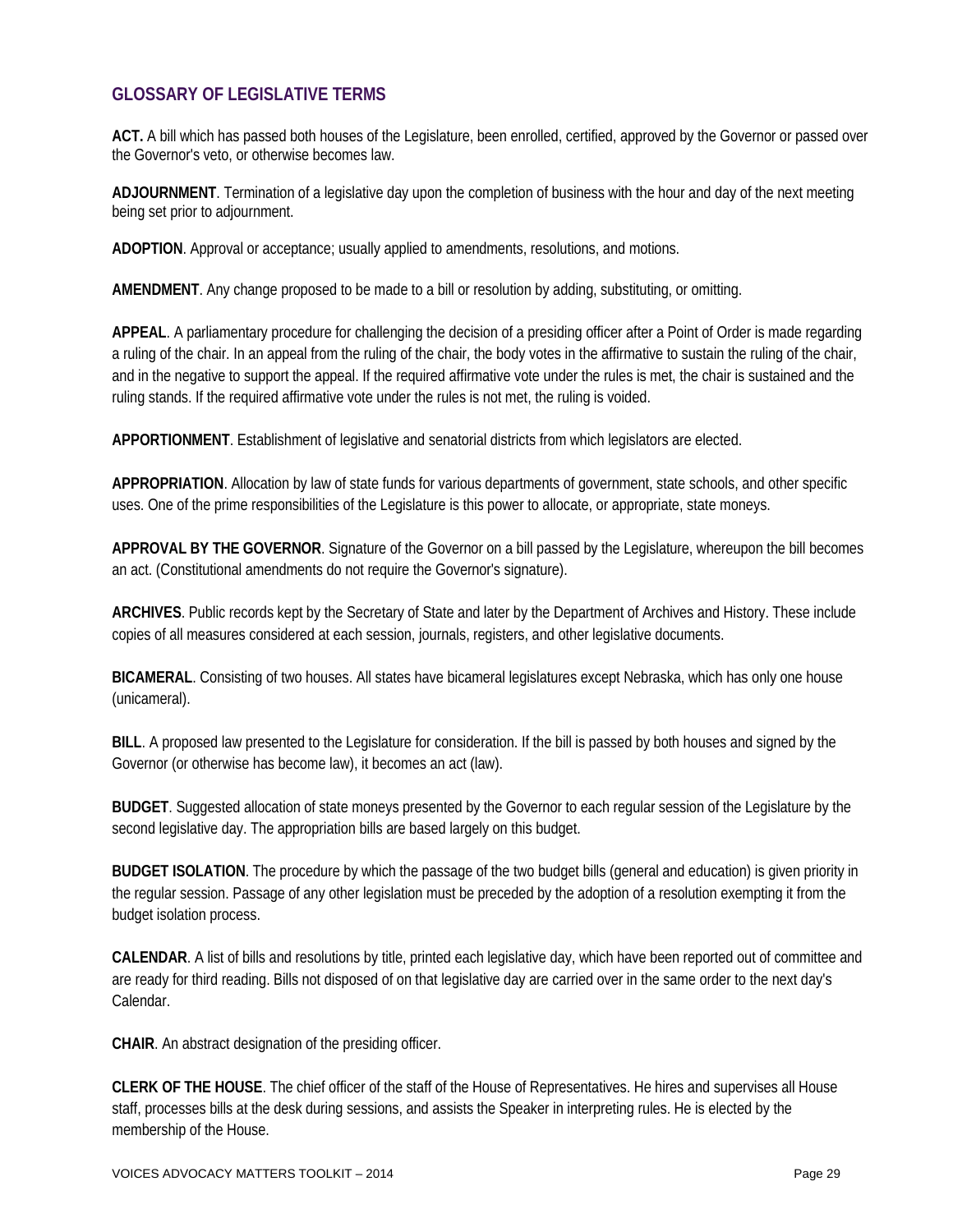**CLOTURE**. The agreement of a 3/5 majority of the Senate that debate on a given measure shall cease at a specified time. This parliamentary procedure, in resolution or petition form, is used only as a last resort to end a filibuster. (The House does not have a cloture provision.)

**CODE OF ALABAMA**. The whole body of Alabama law. In 1977, the Legislature officially adopted a new Code (the first since 1940) which has been in preparation since 1975, to be known as the Code of 1975 until such time as it is recompiled.

**COMMITTEE OF THE WHOLE**. A device which enables the Senate or House to use the greater flexibility of procedure available to committees. Any action informally agreed upon in a committee of the whole must be taken officially in full session. There is no record taken of action by a committee of the whole.

**COMMITTEES (STANDING).** Groups of senators or representatives appointed by the presiding officers to act on bills in a certain area of interest.

**COMMITTEES (INTERIM)**. Joint legislative committees appointed to study a specific problem between sessions, to report to the Legislature before a certain date with recommendations. Such committees are usually created by joint resolution.

**CONCURRENCE**. Agreement by one house to an amendment added by the other house. Also, adoption of a joint resolution originating in the other house.

**CONFERENCE COMMITTEE**. Committee composed of members of both houses appointed by the presiding officers, to resolve differences between the two houses on an amended bill. Said committee reports recommendations and/or amendments back to the Legislature for further action.

**CONFIRMATION OF APPOINTMENTS**. The Senate is required by law to concur in certain Governor's appointments before such appointees can officially begin to serve. The process consists of consideration by the Conference Committee, a motion on the Senate floor to confirm, and a roll call vote. House action is not required.

**CONSENT CALENDAR**. A listing of non-controversial bills which have been through the consent calendar process (see **[THE](http://www.legislature.state.al.us/misc/legislativeprocess/legislativeprocess_ml.html%23anchor215354)  [LEGISLATIVE PROCESS\)](http://www.legislature.state.al.us/misc/legislativeprocess/legislativeprocess_ml.html%23anchor215354)** and are to be considered before the regular order calendar on each legislative day.

**CONSTITUENT**. A citizen residing within the district of a Legislator.

**CONSTITUTIONAL AMENDMENT**. A bill which amends the Constitution of Alabama. After legislative enactment, it must be accepted or rejected by the people at a state-wide election.

**CONVENE**. To meet in formal legislative session.

**DEBATE**. To argue the merits of a bill, pro and con. "Extended debate" is a euphemism for filibuster.

**DESK**. The area in front of the presiding officer's rostrum where the Secretary (or Clerk) and Reading Clerk supervise paperwork, receive messages from other house, and consult with the presiding officer.

**"DESK IS CLEAR"**. 'There is no pending business before the Senate (or House)." This statement usually precedes an adiournment motion.

**DIED IN COMMITTEE**. The defeat of a bill by the decision of a standing committee not to return it to the full house for a second reading.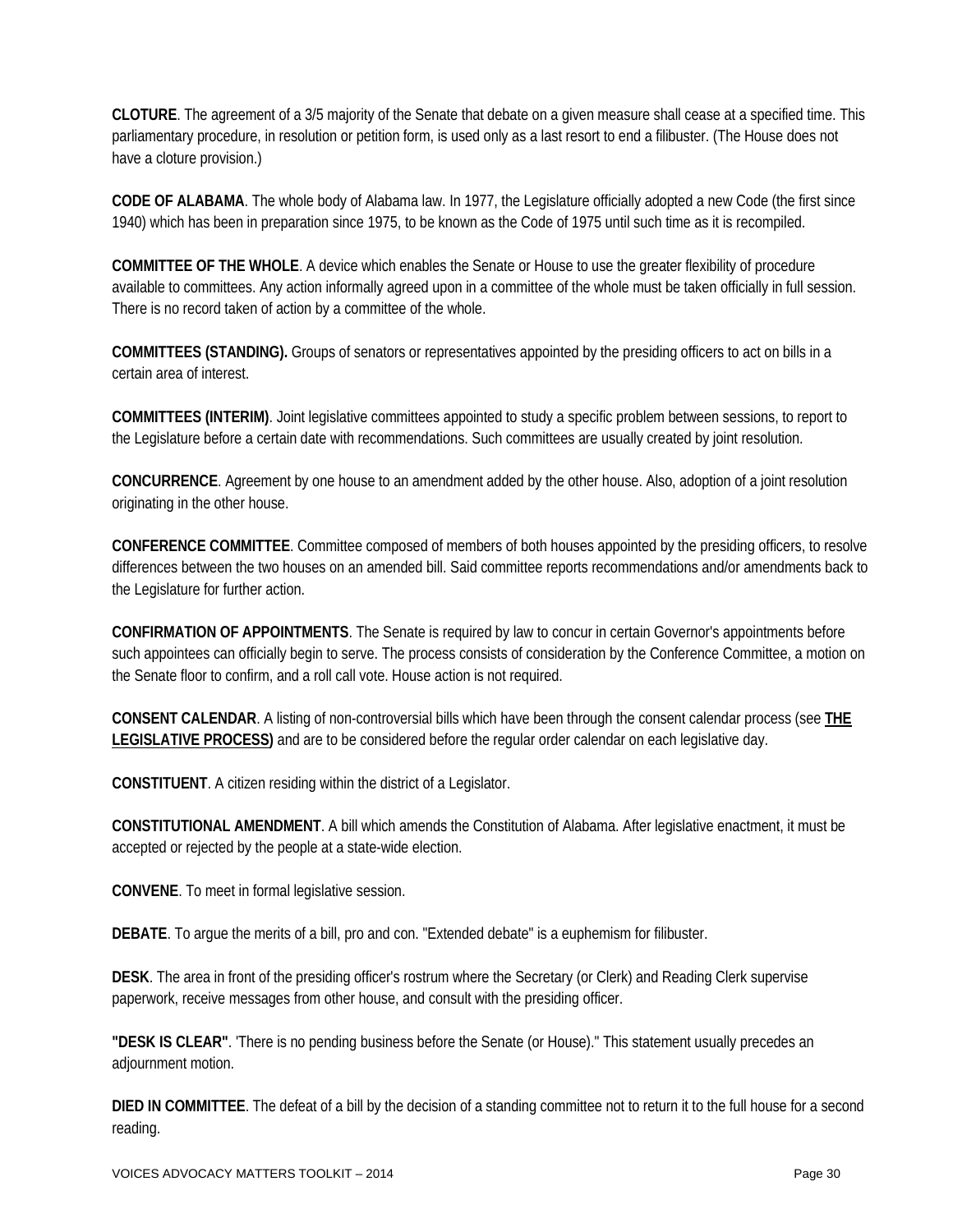**DISTRICT**. That division of the state represented by a legislator, determined on the basis of population.

**DOORKEEPER**. An official appointed by the Senate (or House) to admit authorized personnel into the legislative chambers.

**ENACTING CLAUSE**. In Alabama, "Be It Enacted By The Legislature Of Alabama". This phrase, which follows the title, is a necessary part of every bill.

**ENGROSSMENT**. The incorporation of amendments into a bill before it is sent to the second house.

**ENROLLMENT**. The final processing of a bill or resolution, incorporating all amendments, after passing both houses. This is the document that is signed by both presiding officers and the Governor.

**EXECUTIVE AMENDMENT**. An amendment proposed by the Governor to a bill that has been passed by the Legislature. If the Governor proposes an amendment to a document, it is then returned to the Legislature for further action.

**EXECUTIVE SESSION**. A closed meeting. This applies to standing committees and on rare occasions, legislative bodies. They sometimes go into executive session on crucial committee action, or when personalities are involved. This procedure is seldom used.

**EX OFFICIO**. The holding of a particular office by reason of holding another; for example, the Lieutenant Governor is ex officio a member of the Legislative Council by virtue of his office.

**FAVORABLE REPORT**. The recommendation of standing committee that a bill be passed, either in its original form or with amendment or substitute.

**FILIBUSTER**. A strategic device by which a minority can control the floor through "extended debate" on a controversial measure for the purpose of either delaying or preventing passage. A Senator may speak for two one- hour periods on any debatable measure before the Senate.

**FISCAL NOTE**. A statement attached to a "money" bill when it is returned to either house from committee. Usually, prepared by the Legislative Fiscal Office, it gives the estimated amount of increase or decrease in revenue or expenditures, and the present and future fiscal implications of a piece of pending legislation.

**FLOOR**. The working area of either chamber of the Legislature.

**GERMANE**. Relevant; an amendment must be germane to the bill which it amends.

**GRANDFATHER CLAUSE**. Laws providing new or additional professional or business qualifications often contain a "grandfather clause", exempting persons presently practicing an affected profession or business from having to comply.

**HOPPER**. The mythical depository where bills are dropped for introduction. Actually, bills are either pre-filed with the Secretary of the Senate or Clerk of the House, or are handed up to the desk when the districts are called.

**HOUSE OF REPRESENTATIVES**. The "lower house", comprised of 105 members, each representing a district based on population.

**INDEFINITELY POSTPONE**. To "kill" a bill; in this case, "indefinitely" means "forever", unless the bill is reconsidered under the rules.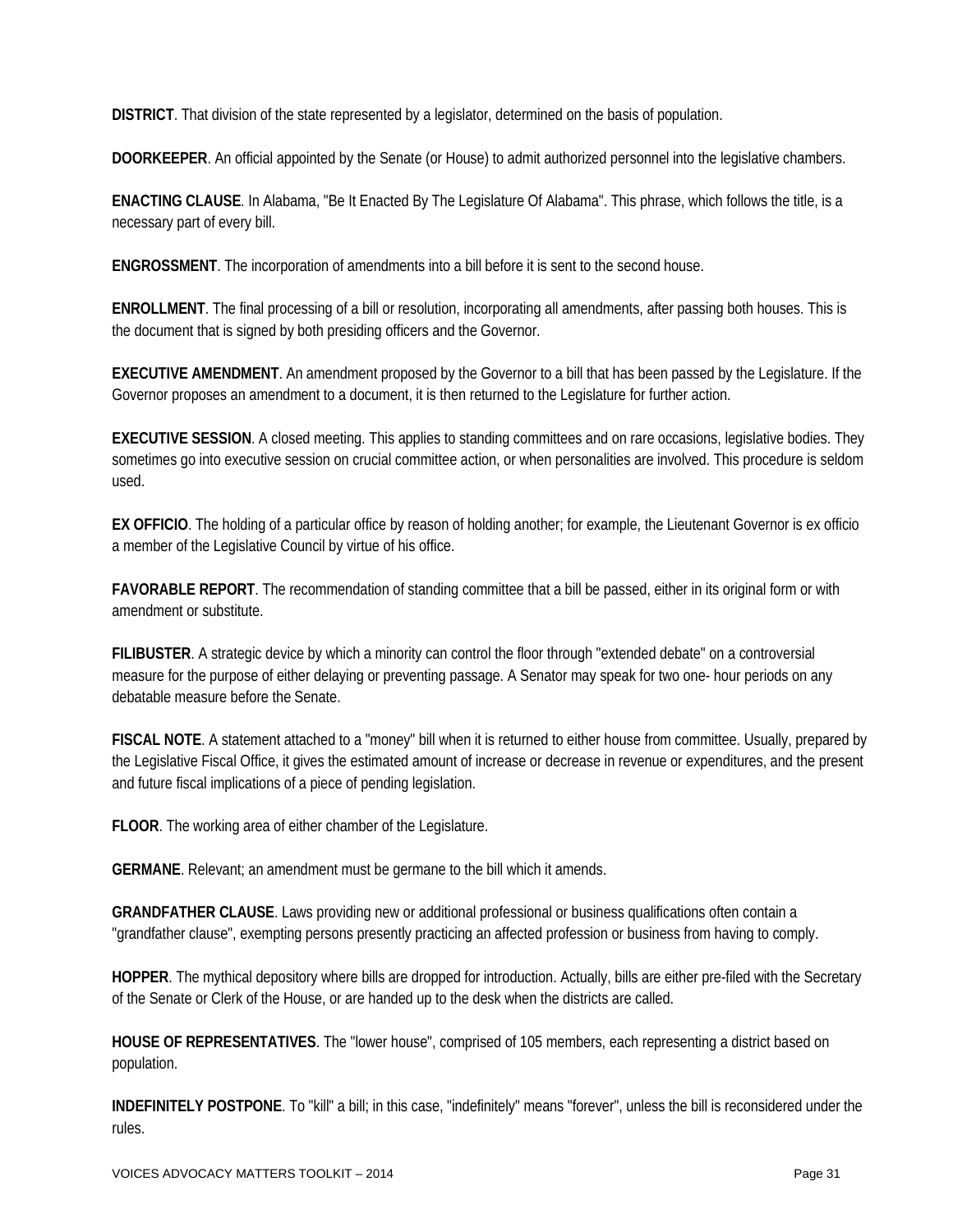**JOURNAL**. The official chronological record of the proceedings of the Senate and House, certified, indexed, printed and bound at the close of each session.

**LAY ON TABLE**. A motion to defeat an amendment or motion; this can be accomplished by voice vote or roll call vote, when requested.

**LEAVE OF ABSENCE**. Permission to be absent for good cause, granted by unanimous consent at the beginning of each legislative day.

**LEGISLATIVE REFERENCE SERVICE**. The legislative agency which drafts bills and conducts research at the request of members of the Legislature.

**LOBBYIST**. A representative of a special interest group whose function is to research and influence legislation affecting his special interest.

**LOCAL BILL**. A bill which affects only one county or city mentioned by name in the bill. It might be an extension of city limits, a pay raise for a county official, or a local tax. In the Senate, these bills are usually passed by an automatic 25-0 vote, after having been approved by the local delegation. Local bills must be advertised for four consecutive weeks in the local newspaper before introduction, and an affidavit of such advertisement is entered in the journal.

**MESSAGE.** An official communication from one house to the other or from the Governor to the Legislature, usually transmitting bills or resolutions; they become part of the official journal.

**MOTION**. Formal suggestion offered by a member; it can be a motion to adopt an amendment, a motion to lay on the table, a motion to adjourn, etc., and, when it is "put" (or officially received by the presiding officer), it is acted upon by voice vote or roll call.

**NOTICE AND PROOF**. The "notice", published in a local newspaper, that a local bill affecting that county or city will be introduced; and "proof" of publication for four consecutive weeks prior to introduction in the Legislature. (See **[LOCAL BILLS\)](http://www.legislature.state.al.us/misc/legislativeprocess/legislativeglossary.html%23anchor228924%23anchor228924).**

**OFFICIAL COPY**. A copy of a bill, made immediately after introduction, which may be substituted for the original in the event it is lost. This procedure prevents time lost in reintroducing a bill.

**ORGANIZATIONAL SESSION**. A brief, 10 calendar day session held at the beginning of each administration. The only business which may be transacted is as follows: swearing-in of members, canvassing of returns, appointment of committees, adoption of rules, and adoption of resolutions.

**PAIR**. A gentleman's agreement between legislators on opposite sides of a question to withhold their votes. Generally, this involves an absent member who (1) wishes to have his position recorded and (2) wants to be sure his absence will not affect the outcome. A pair, while recorded in the Journal, is not taken into account in tallying a vote.

**PASSAGE**. Favorable floor action on a bill upon its third reading.

**PER DIEM**. Literally, per day; daily expense money paid members of the Legislature.

**POINT OF ORDER**. A statement by a member calling attention to an alleged breach of order or parliamentary procedure, upon which the presiding officer must rule.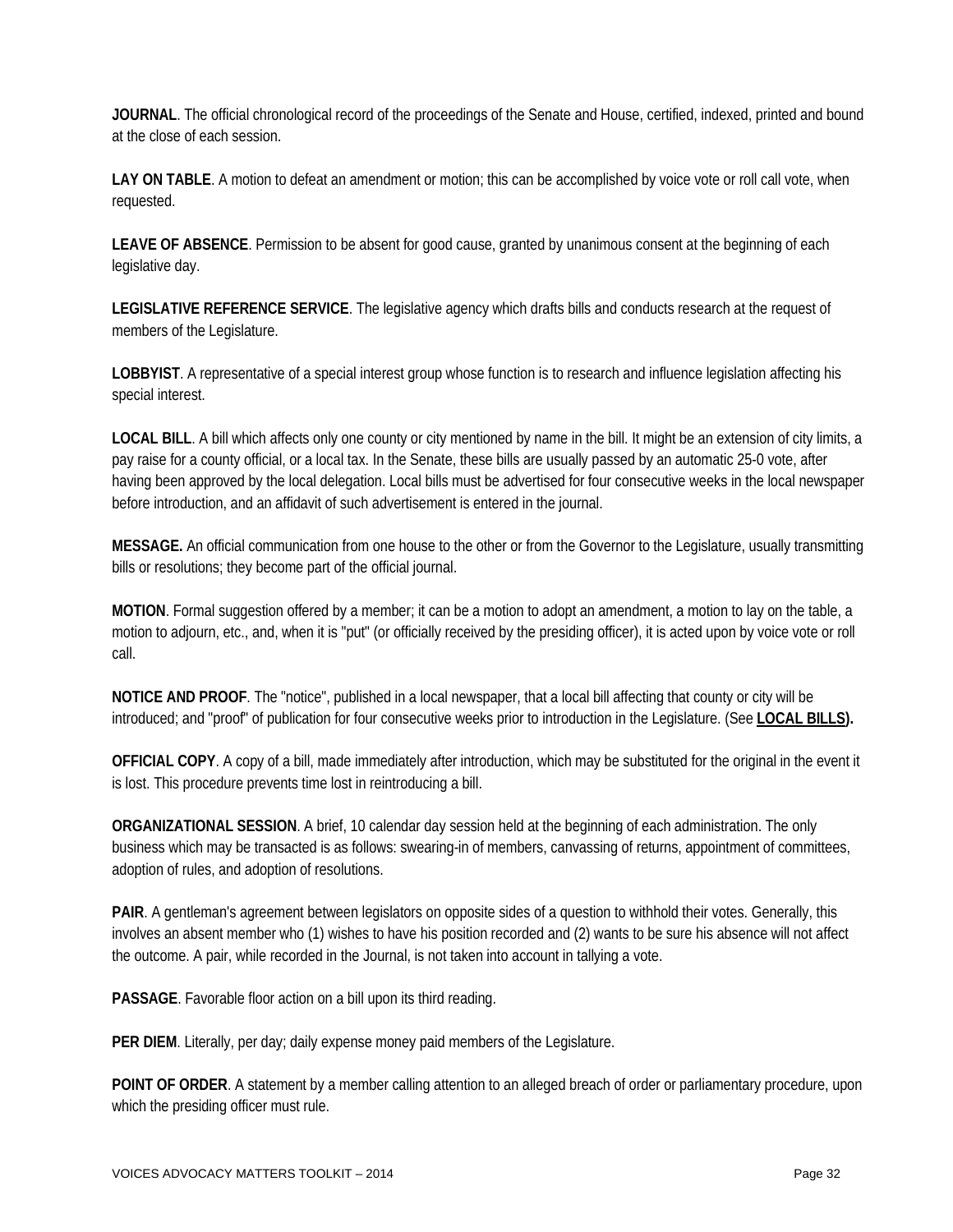**POINT OF PERSONAL PRIVILEGE**. A statement by a member not relevant to the pending business, such as a request to be recorded as voting "aye" or "nay" on a previous roll call, a protest against a newspaper article, or an invitation to a social gathering. There is a five minute limitation, by precedent, on such statement.

**POSTPONE**. To delay consideration of a measure until a specific legislative day or hour of the same day.

**PREFILE**. To introduce a bill prior to a regular session; the bill is numbered and informally referred to a standing committee at this point, and on the first legislative day it is read and formally referred to the same committee.

**PRESIDENT OF THE SENATE**. The Lieutenant Governor; in his absence, the President Pro Tem or any other designated Senator.

**PRESIDENT PRO TEMPORE**. Literally, president "for a time"; elected from its membership by the Senate, he usually, but not necessarily, presides in the absence of the Lieutenant Governor.

**PRESIDING**. Administering the business of the Senate or House, controlling the order of business, referring bills, interpreting rules, voting only in case of a tie (in the Senate only), recognizing members to speak.

**PRIVILEGE OF THE FLOOR**. Permission to be in the legislative chambers as set out in the rules.

**PUBLIC HEARING**. Committee meeting open to the public, on a specific bill, with interested parties invited to testify.

**QUORUM**. The required number of members present to transact business.

**READING CLERK**. The member of the staff who assists the Secretary (or Clerk) by calling the roll, tabulating votes, reading bills, messages and resolutions, and otherwise assisting at the desk.

**READING, FIRST**. The reading of a bill at length (unless dispensed with by 2/3 vote, as is usually the case) upon introduction, after which the presiding officer refers same to an appropriate standing committee for study.

**READING, SECOND**. The reading of a bill when it is reported out of committee on any day subsequent to its first reading, along with announcement of committee action; the presiding officer then orders said bill placed on the calendar for the next legislative day.

**READING, THIRD**. The reading of a bill when it comes up for consideration on the calendar. It is at this point that amendments are considered and the bill is passed or defeated. If it is passed, it is then transmitted to the other house.

**REAPPORTIONMENT**. Re-division of the state into equal legislative districts based on the most recent census.

**RECONSIDERATION**. A process whereby a measure previously adopted or defeated can be reopened (within a strict time span) and again acted upon.

**REFERENDUM**. A method by which a measure adopted by the Legislature may be submitted to popular vote.

**REGISTERS**. A set of books kept in the Senate and House offices setting out by title all bills received in each house, with each action posted daily by register clerks. By the close of each session, the complete history of each bill is thus available chronologically. These registers become part of the archives.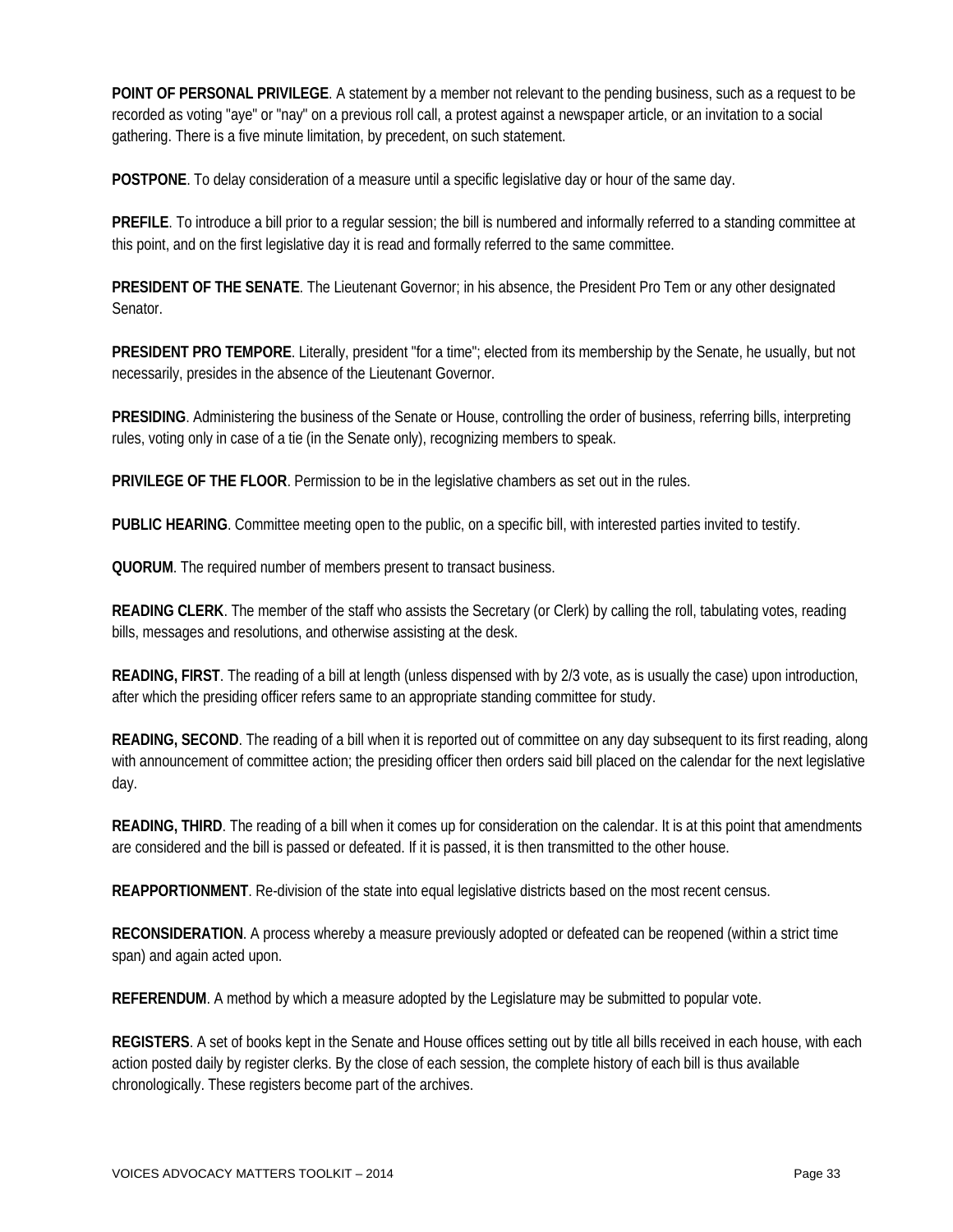**REGULAR SESSION**. In Alabama, the annual convening of the Legislature is for 30 legislative days within a span of 105 calendar days. In the first year of an administration, the session begins on the first Tuesday in March to allow the new Governor time to prepare the proposed budget. In the second and third years the session begins on the first Tuesday of February. The fourth year, being an election year, the Legislature convenes on the second Tuesday in January.

**RESCIND**. Annulment of an action previously taken.

**RESOLUTION**. A formal legislative document not having the binding effect of law, but expressing opinion,

**SINE DIE.** Adjournment "without day", that is, without designating a day to which the Legislature adjourns; final adjournment of a session.

**SPEAKER OF THE HOUSE**. The presiding officer of the House, elected from its membership by the House at each Organizational Session.

**SPEAKER PRO TEMPORE**. Speaker "for a time", or vice-speaker, also elected from its membership by the House at each Organizational Session. His duties are similar to those of the **[President Pro Tempore of the Senate.](http://www.legislature.state.al.us/misc/legislativeprocess/legislativeglossary.html%23anchor250787%23anchor250787)** 

**SPECIAL ORDER CALENDAR**. A list (in resolution form) of calendar bills to be given priority of consideration, regardless of their place on the calendar, upon adoption of said resolution. This procedure is often used near the end of a session when the calendar has grown to an unworkable size.

**SPECIAL OR EXTRAORDINARY SESSION**. A session, limited to 12 legislative days within 30 calendar days, called by the Governor for a specific purpose set out in his proclamation. Any measures not included in his call require a 2/3 majority for passage.

**SPREAD UPON THE JOURNAL**. Print at length and enter in the Journal any bill, petition, report, speech, etc.

**STATUS OF BILL**. The progress of a bill at any given time in the legislative process. It can be in committee, on the calendar, in the other house, etc. This can be determined either by referring to the registers of either house (see **[REGISTERS\)](http://www.legislature.state.al.us/misc/legislativeprocess/legislativeglossary.html%23anchor262126%23anchor262126),** or by referring to the computer system, which also provides a constant update on all legislative action.

**STATUTES**. Individual laws which comprise the Code of Alabama.

**STOP THE CLOCK**. To extend the constitutional deadline of midnight on the last legislative day by pulling the plug of the electric clock in the Senate or House chamber. When this is done, it is primarily to allow the staff to complete the massive paper work required before sine die adjournment.

**SUBSTITUTE**. An amendment in the form of an entire bill. When adopted, a substitute becomes the bill.

**SUSPEND THE RULES**. To temporarily (and by unanimous consent) set aside the rule involved in an action for the sake of expediency.

**SYNOPSIS**. An informal summary (as opposed to the title) of a bill, required by rule to be attached to each bill, other than a local bill, upon introduction. This is usually in layman's rather than lawyer's language.

**TAB SHEET (SENATE) OR JIMMY SHEET (HOUSE)**. A chronological "log" of all motions, bill actions, roll calls, and all other official floor action in each house, recorded by a clerk in the Senate or House chamber. It is from this record that the journal of each house is compiled.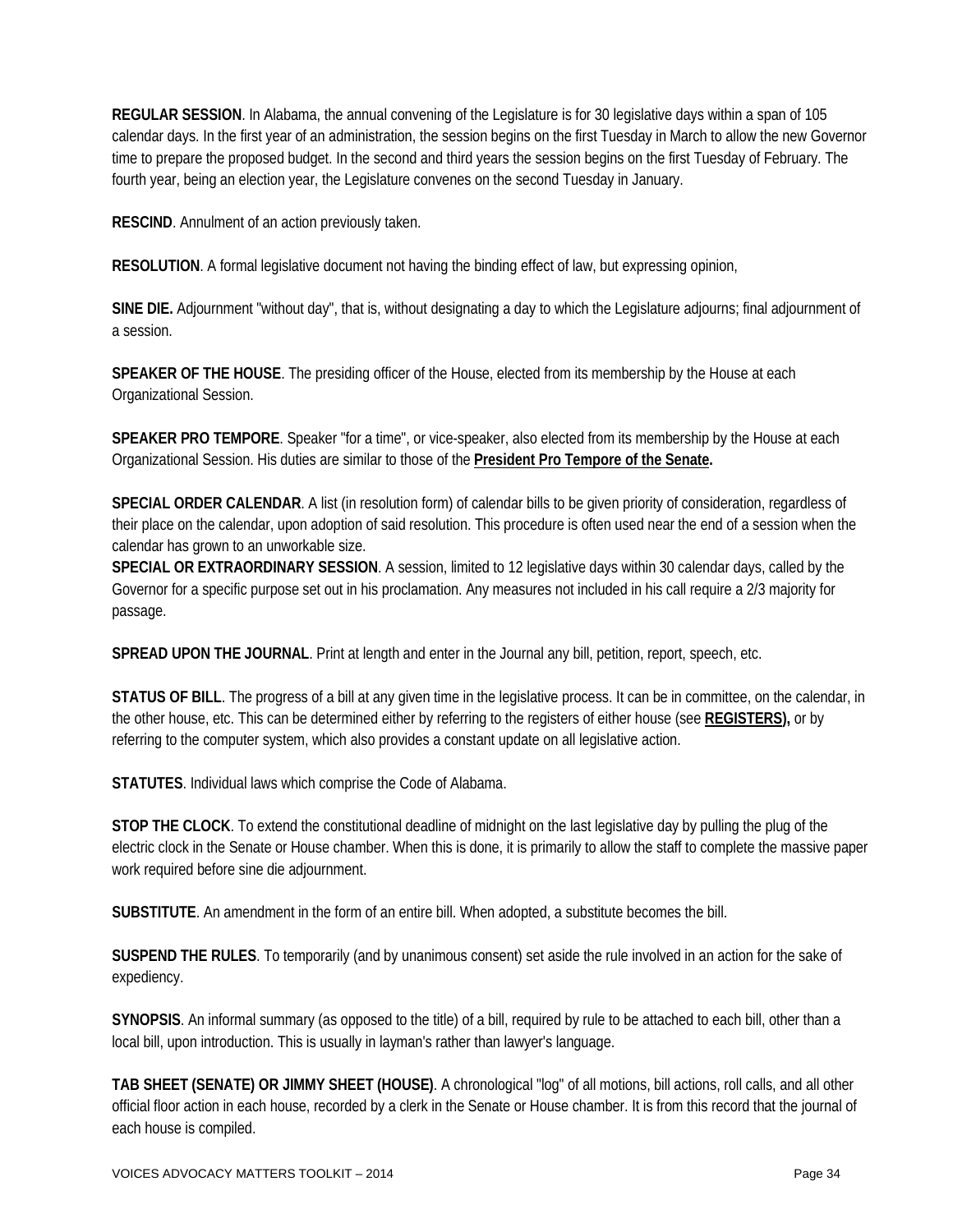**TABLING**. Laying on the table, or killing.

**TIE VOTE**. An equal yea-nay vote (such as 17 yeas, 17 nays), which in the Senate can be broken by the Lieutenant Governor.

**TITLE OF BILL**. The title, or caption, of a bill precedes the enacting clause and is an abbreviated, formal statement of the subject matter contained therein.

**VETO**. The action of the Governor in disapproval of a measure; on its return to the Legislature, each house either sustains the veto or overrides it.

**WITHOUT RECOMMENDATION**. A report on a bill from a standing committee which returns a bill to the full house for consideration but without the endorsement of the committee.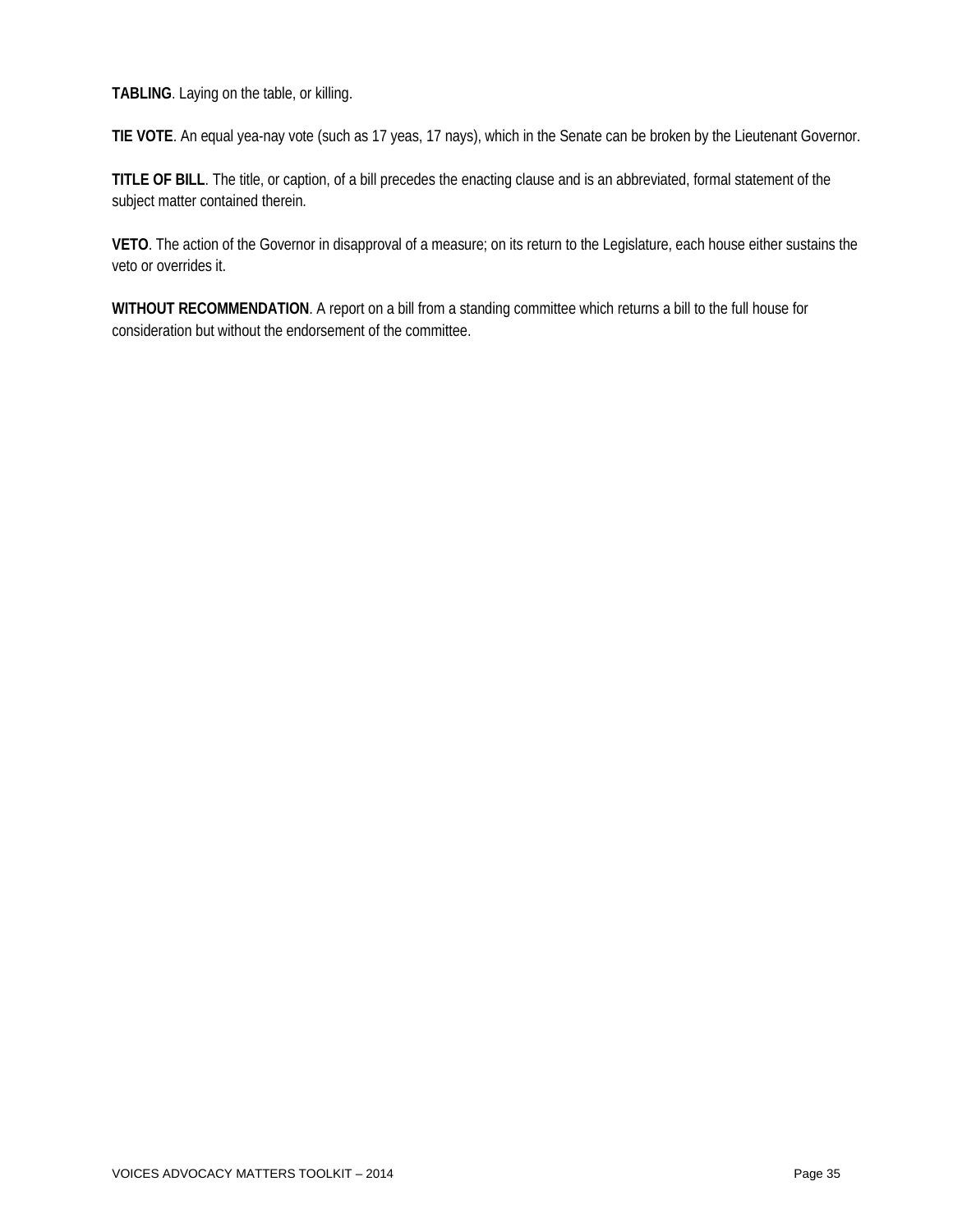# *DID YOU KNOW?*

Every four (4) years the Alabama Legislature meets in an organizational session:

- Limited to 10 consecutive calendar days
- Decide on leadership in House and Senate
- Review and decide on rules governing operation of two chambers
- Committee Assignments/Hierarchy

Alabama House of Representatives:

- 105 Members
- Top leadership positions: Speaker of the House and House Speaker Pro-Tem

Alabama Senate:

- 35 Members
- Top leadership positions: Lt. Governor and President Pro-Tem

Regular Session:

- Limited to 30 legislative days within 105 calendar days
- Tuesdays and Thursdays are legislative meeting days
- Wednesdays are committee meetings

Special Session:

- May be called by the Governor
- Limited to 12 Legislative Days, within a 30 calendar day period

The House and Senate Committees:

- Committee system divides up work of the legislature
- Certain committees focus on specific issues
- Committee meetings are open to the public
- 24 Committees in the Senate
- 15 Committees in the House

Alabama has two budgets: General Fund Budget and the Education Trust Fund Budget Committees responsible for the Education Trust Fund Budget:

- House Education Finance and Appropriations
- Senate Finance and Taxation-Education

Committees responsible for the General Fund Budget:

- House Government Finance and Appropriations
- Senate Finance and Taxation-General